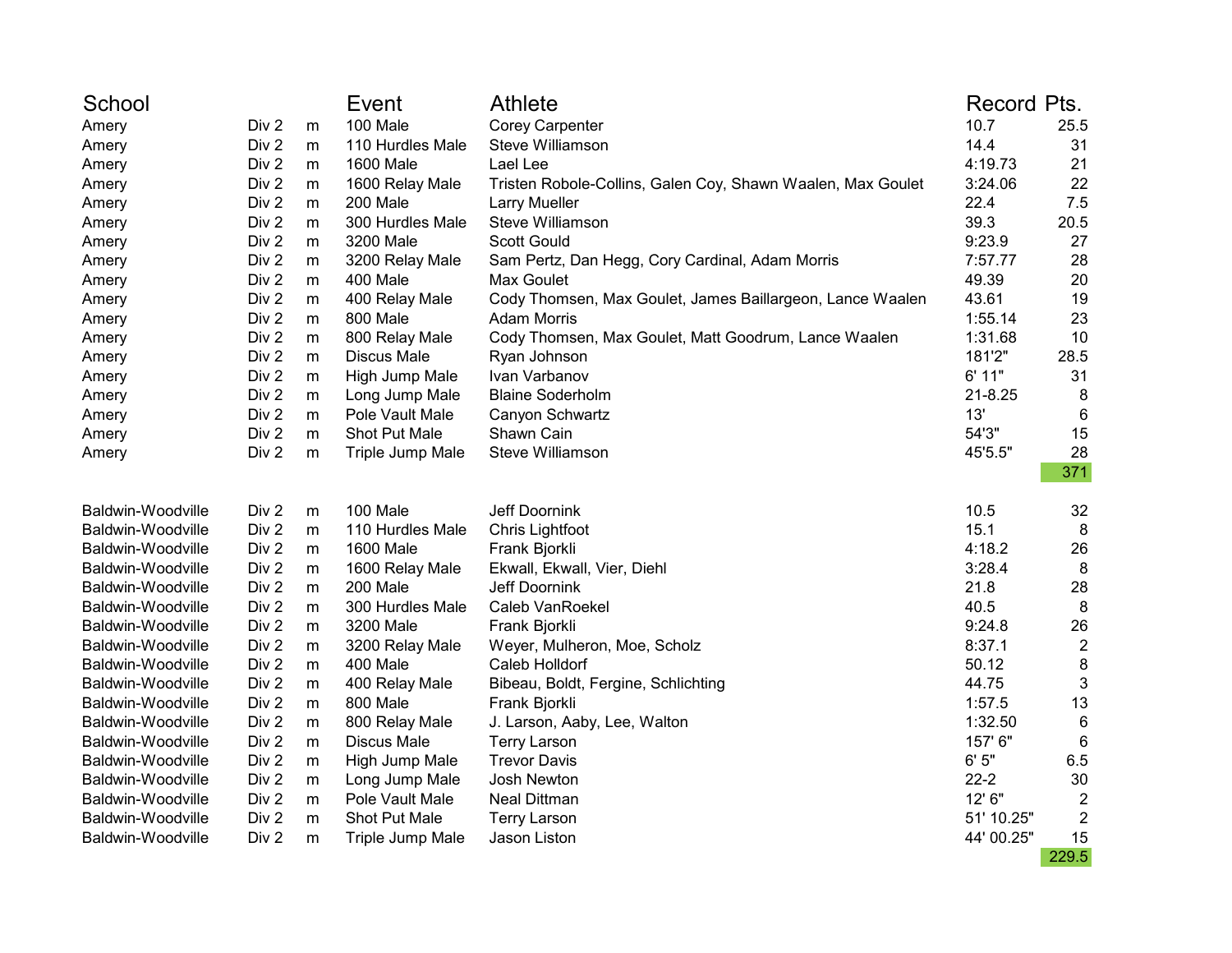| Chilton  | Div <sub>2</sub> | m         | 100 Male           | Francis Popp                                                | 11         | $\overline{7}$  |
|----------|------------------|-----------|--------------------|-------------------------------------------------------------|------------|-----------------|
| Chilton  | Div <sub>2</sub> | m         | 110 Hurdles Male   | Dennis Mader                                                | 15.1       | 8               |
| Chilton  | Div <sub>2</sub> | m         | 1600 Male          | Damian Hilbert                                              | 4:27.44    | 10              |
| Chilton  | Div <sub>2</sub> | m         | 1600 Relay Male    | Alex Steiner, Dan Glewen, Justin juckem, Dylan Schmidt      | 3:26.09    | 14              |
| Chilton  | Div <sub>2</sub> | ${\sf m}$ | 200 Male           | Francis Popp                                                | 22.43      | $6\phantom{1}6$ |
| Chilton  | Div 2            | m         | 300 Hurdles Male   | Zach Schmitz                                                | 39.86      | 13              |
| Chilton  | Div 2            | m         | 3200 Male          | Cody Kurscheidt                                             | 9:37.91    | 15              |
| Chilton  | Div <sub>2</sub> | m         | 3200 Relay Male    | Alex steiner, Damian Hilbert, Dylan Schmidt, Dan Glewen     | 7:52.39    | 31              |
| Chilton  | Div 2            | ${\sf m}$ | 400 Male           | Roman P Gozdziewski                                         | 49.6       | 16              |
| Chilton  | Div 2            | m         | 400 Relay Male     | Ethan Becker, jake Phillips, Todd Lisowe, Tim Roehrig       | 44.23      | 11              |
| Chilton  | Div <sub>2</sub> | m         | 800 Male           | <b>Alex Steiner</b>                                         | 1:54.32    | 27              |
| Chilton  | Div 2            | m         | 800 Relay Male     | Francis Popp, Dan Schwarz, Brian Woelfel, Darren Sattler    | 1:31.74    | 8               |
| Chilton  | Div 2            | ${\sf m}$ | Discus Male        | Cody Gebhart                                                | 185'4"     | 32              |
| Chilton  | Div 2            | ${\sf m}$ | High Jump Male     | <b>Casey Sattler</b>                                        | 6' 4''     | 4.5             |
| Chilton  | Div 2            | m         | Long Jump Male     | Tom Dhein                                                   | $21 - 4$   | 3               |
| Chilton  | Div 2            | m         | Pole Vault Male    | Chad Ott                                                    | 13'6"      | 12.5            |
| Chilton  | Div 2            | m         | Shot Put Male      | Cody Gebhart                                                | 55'2"      | 17              |
| Chilton  | Div 2            | m         | Triple Jump Male   | Mike Roehrig                                                | 43'0"      | 8.5             |
|          |                  |           |                    |                                                             |            | 243.5           |
|          |                  |           |                    |                                                             |            |                 |
| Edgewood | Div 2            | ${\sf m}$ | 100 Male           | Shane Skelton                                               | 10.7       | 25.5            |
| Edgewood | Div 2            | m         | 110 Hurdles Male   | Joe Henricks                                                | 15.4       | 2               |
| Edgewood | Div 2            | m         | 1600 Male          | Mike Gahagan                                                | 4:09.50    | 33              |
| Edgewood | Div 2            | m         | 1600 Relay Male    | Tommy Beyer, Matt Schmitt, John Quinones, Bryce Ternus      | 3:29.06    | 5               |
| Edgewood | Div 2            | m         | 200 Male           | <b>Tim Muldowney</b>                                        | 22.1       | 19.5            |
| Edgewood | Div 2            | ${\sf m}$ | 300 Hurdles Male   | Joe Henricks                                                | 40.4       | 9               |
| Edgewood | Div 2            | m         | 3200 Male          | Matt McKenna                                                | 9:08.94    | 32              |
| Edgewood | Div 2            | m         | 3200 Relay Male    | Walter Grosenheider, Joseph Hanson, David Mott, Joe McKenna | 7:56.00    | 29              |
| Edgewood | Div 2            | ${\sf m}$ | 400 Male           | <b>Bob Murphy</b>                                           | 49.7       | 15              |
| Edgewood | Div 2            | m         | 400 Relay Male     | Dan Sarbacker, Eric Kroner, Randy Fuller, Butz              | 44.35      | $6\phantom{1}6$ |
| Edgewood | Div 2            | m         | 800 Male           | Mike Gahagan                                                | 1:53.80    | 29              |
| Edgewood | Div <sub>2</sub> | m         | 800 Relay Male     | Ed Donagan, Wiegert, Anderson, Linnell Franklin             | 1:31.70    | 9               |
| Edgewood | Div 2            | ${\sf m}$ | <b>Discus Male</b> | Ryan O'Rourke                                               | 164'6"     | 15              |
| Edgewood | Div 2            | m         | High Jump Male     | <b>Chris Filsinger</b>                                      | 6' 10"     | 29              |
| Edgewood | Div 2            | m         | Long Jump Male     | <b>Tobias Henderson</b>                                     | $22 - 8.5$ | 24.5            |
| Edgewood | Div 2            | m         | Pole Vault Male    | Milo Lingard                                                | 14'        | 20.5            |
|          |                  |           |                    |                                                             |            |                 |
| Edgewood | Div 2            | m         | Shot Put Male      | Mark Luebke                                                 | 52' 9.25"  | 5               |
| Edgewood | Div 2            | m         | Triple Jump Male   | <b>Ryan Carter</b>                                          | 42'5"      | 2.5<br>310.5    |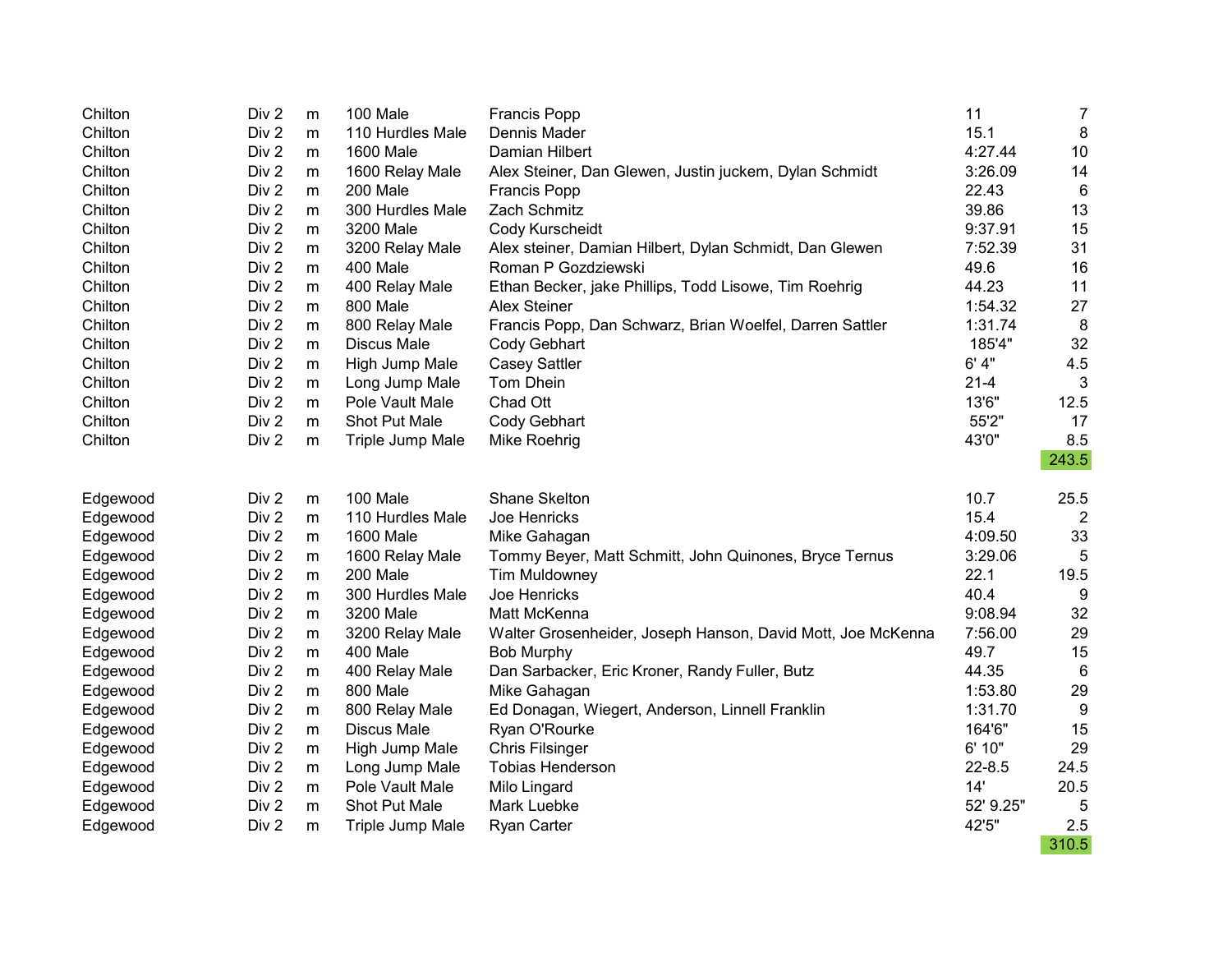| Fox Valley Lutheran | Div 2            | m         | 100 Male           | <b>Jack Porter</b>                                              | 10.97      | 9.5            |
|---------------------|------------------|-----------|--------------------|-----------------------------------------------------------------|------------|----------------|
| Fox Valley Lutheran | Div 2            | m         | 110 Hurdles Male   | Chad Wolfrath                                                   | 15         | 13             |
| Fox Valley Lutheran | Div 2            | m         | <b>1600 Male</b>   | <b>Eric Fischer</b>                                             | 4:32.40    | 3              |
| Fox Valley Lutheran | Div 2            | m         | 1600 Relay Male    | Mark Broehm, Andy Pankow, Scott Sasman, Craig Schlavensky       | 3:28.40    | $\overline{7}$ |
| Fox Valley Lutheran | Div 2            | m         | 200 Male           | <b>Jack Porter</b>                                              | 22.26      | 10             |
| Fox Valley Lutheran | Div 2            | m         | 300 Hurdles Male   | Matt Wichman                                                    | 40.9       | 4.5            |
| Fox Valley Lutheran | Div 2            | m         | 3200 Male          | <b>Eric Fischer</b>                                             | 10:03.60   | 3              |
| Fox Valley Lutheran | Div 2            | m         | 3200 Relay Male    | Scott Price, Caleb Kolell, Chris Krahn, Hunter Thelen           | 8:15.69    | 9              |
| Fox Valley Lutheran | Div 2            | m         | 400 Male           | Duane Hase                                                      | 50.6       | 4.5            |
| Fox Valley Lutheran | Div 2            | m         | 400 Relay Male     | Collin Worm, Eric Leonard, Chris Ryu, Chris Barkholtz           | 43.56      | 21.5           |
| Fox Valley Lutheran | Div 2            | m         | 800 Male           | Sam Wallace                                                     | 1:59.85    | 3              |
| Fox Valley Lutheran | Div 2            | m         | 800 Relay Male     | Perri Boetcher, Steve Luchterhand, Dave Semrow, Scott Sengstock | 1:33.70    | 3              |
| Fox Valley Lutheran | Div 2            | m         | <b>Discus Male</b> | Dan Blohm                                                       | 160' 2"    | 11             |
| Fox Valley Lutheran | Div 2            | m         | High Jump Male     | Ben Gucinski                                                    | 7'1"       | 32.5           |
| Fox Valley Lutheran | Div 2            | m         | Long Jump Male     | Ben Gucinski                                                    | $22 - 2$   | 15             |
| Fox Valley Lutheran | Div 2            | m         | Pole Vault Male    | Josh Zuberbier                                                  | 13' 6"     | 12.5           |
| Fox Valley Lutheran | Div 2            | m         | Shot Put Male      | <b>Bill Plamann</b>                                             | 52' 11"    | 6              |
| Fox Valley Lutheran | Div 2            | m         | Triple Jump Male   | <b>Garrett Prahl</b>                                            | 42' 7.5"   | 6              |
|                     |                  |           |                    |                                                                 |            | 174            |
|                     |                  |           |                    |                                                                 |            |                |
| Freedom             | Div 2            | m         | 100 Male           | Hofacker                                                        | 10.63      | 30             |
| Freedom             | Div 2            | m         | 110 Hurdles Male   | Delveaux                                                        | 14.48      | 29             |
| Freedom             | Div 2            | m         | 1600 Male          | Hinz                                                            | 4:15.61    | 28             |
| Freedom             | Div 2            | m         | 1600 Relay Male    | Pingel, Baumgart, Brickner, Hofacker                            | 3:19.28    | 33             |
| Freedom             | Div 2            | m         | 200 Male           | Hofacker                                                        | 21.32      | 32             |
| Freedom             | Div 2            | m         | 300 Hurdles Male   | Pingel                                                          | 38.09      | 28             |
| Freedom             | Div 2            | m         | 3200 Male          | Hammond                                                         | 9:27.26    | 23             |
| Freedom             | Div 2            | ${\sf m}$ | 3200 Relay Male    | Green, Reiter, Bazile, Baumgart                                 | 7:59.60    | 24             |
| Freedom             | Div 2            | m         | 400 Male           | Hofacker                                                        | 47.76      | 32             |
| Freedom             | Div 2            | m         | 400 Relay Male     | Hafemann, Dickrell, Oppermann, Vandenberg                       | 42.91      | 30             |
| Freedom             | Div 2            | m         | 800 Male           | Hinz                                                            | 1:52.00    | 31             |
| Freedom             | Div 2            | m         | 800 Relay Male     | Hafemann, Vandenberg, Pingel, Brickner                          | 1:27.52    | 33             |
| Freedom             | Div 2            | m         | <b>Discus Male</b> | Kiecker                                                         | 179' 3"    | 25             |
| Freedom             | Div <sub>2</sub> | m         | High Jump Male     | Gerrits                                                         | 6'6''      | 10             |
| Freedom             | Div 2            | m         | Long Jump Male     | Hofacker                                                        | $22 - 8.5$ | 24.5           |
| Freedom             | Div 2            | m         | Pole Vault Male    | Gerndt                                                          | 14' 0"     | 20.5           |
| Freedom             | Div 2            | m         | Shot Put Male      | Allen                                                           | 52' 5.5"   | 4              |
| Freedom             | Div <sub>2</sub> | m         | Triple Jump Male   | <b>Bartels</b>                                                  | 45' 5.75"  | 29             |
|                     |                  |           |                    |                                                                 |            | 466            |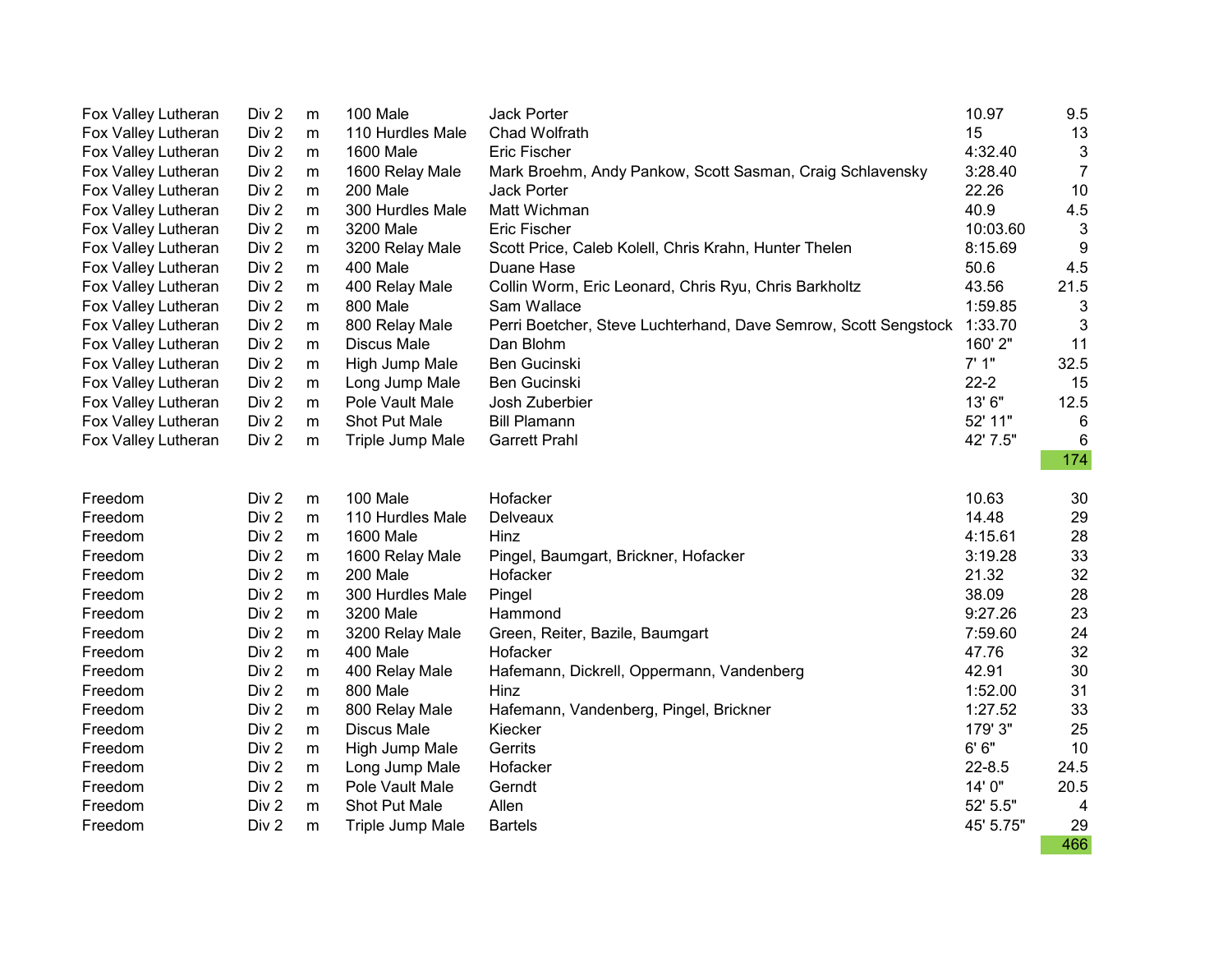| $G-E-T$            | Div 2 | m         | 100 Male           | Sam Glomstad-Foster                                              | 10.95       | 11             |
|--------------------|-------|-----------|--------------------|------------------------------------------------------------------|-------------|----------------|
| G-E-T              | Div 2 | m         | 110 Hurdles Male   | Dylan Schmidt                                                    | 14.55       | 23             |
| G-E-T              | Div 2 | m         | 1600 Male          | Nick Baer                                                        | 4:29.14     | $\overline{4}$ |
| G-E-T              | Div 2 | m         | 1600 Relay Male    | Erik Van Vleet, Ben Oines, Blake Lara, Ray Callaway              | 3:25.61     | 15             |
| G-E-T              | Div 2 | m         | 200 Male           | Davis Wenthe                                                     | 22.16       | 15             |
| G-E-T              | Div 2 | m         | 300 Hurdles Male   | Davis Wenthe                                                     | 36.94       | 33             |
| G-E-T              | Div 2 | m         | 3200 Male          | Kyle Lakey                                                       | 9:48.42     | $\overline{7}$ |
| $G-E-T$            | Div 2 | m         | 3200 Relay Male    | Carter Gold, Jake Jumbeck, Josh Jumbeck, Blake Johnson           | 8:08.82     | 18             |
| $G-E-T$            | Div 2 | m         | 400 Male           | Davis Wenthe                                                     | 49.29       | 21             |
| $G-E-T$            | Div 2 | m         | 400 Relay Male     | Tyler Daffinson, Sam Glomstad-Foster, Corwin Nichols, Erik Low   | 44.49       | 5              |
| G-E-T              | Div 2 | m         | 800 Male           | Chris Busch                                                      | 1:58.82     | $\overline{7}$ |
| G-E-T              | Div 2 | m         | 800 Relay Male     | Tyler Daffinson, Sam Glomstad-Foster, Dylan Schmidt, Chris Grove | 1:29.83     | 25             |
| G-E-T              | Div 2 | m         | <b>Discus Male</b> | Andy Kiedrowski                                                  | 179'7"      | 26             |
| G-E-T              | Div 2 | m         | High Jump Male     | Davis Wenthe                                                     | 6'7''       | 15.5           |
| $G-E-T$            | Div 2 | ${\sf m}$ | Long Jump Male     | Cam Hanson                                                       | $22-9$      | 26             |
| G-E-T              | Div 2 | m         | Pole Vault Male    | <b>Jack Marley</b>                                               | 13' 6"      | 12.5           |
| $G-E-T$            | Div 2 | m         | Shot Put Male      | Justin Waldvogel                                                 | 61'0"       | 31             |
| $G-E-T$            | Div 2 | m         | Triple Jump Male   | Dylan Schmidt                                                    | 44' 8"      | 19.5           |
|                    |       |           |                    |                                                                  |             | 314.5          |
|                    |       |           |                    |                                                                  |             |                |
| Hayward            | Div 2 | m         | 100 Male           | Jimmy Thompson                                                   | 10.88       | 14             |
| Hayward            | Div 2 | m         | 110 Hurdles Male   | Adam Hexum                                                       | 14.34       | 32             |
| Hayward            | Div 2 | m         | <b>1600 Male</b>   | Jason Jorczak                                                    | 4:19.42     | 23             |
| Hayward            | Div 2 | m         | 1600 Relay Male    | James Gouge, Chase Roehl, Riley Dobbs, Ronny Snider              | 3:27.67     | 9              |
| Hayward            | Div 2 | m         | 200 Male           | Jimmy Thompson                                                   | 21.6        | 30             |
| Hayward            | Div 2 | m         | 300 Hurdles Male   | Adam Hexum                                                       | 38.08       | 29.5           |
| Hayward            |       |           |                    |                                                                  |             |                |
|                    | Div 2 | m         | 3200 Male          | Adriaan Ostrander                                                | 9:39.20     | 14             |
| Hayward            | Div 2 | ${\sf m}$ | 3200 Relay Male    | Zach Carlson, Kyle Fredrickson, Conner Millward, Matt Pierce     | 8:18.94     | $\overline{7}$ |
| Hayward            | Div 2 | m         | 400 Male           | Jimmy Thompson                                                   | 49.71       | 14             |
| Hayward            | Div 2 | m         | 400 Relay Male     | Jim Schmidt, Jay Seymour, Travis Wise, J.J. Wiley                | 44.28       | 10             |
| Hayward            | Div 2 | m         | 800 Male           | Dan Booth                                                        | 1:59.70     | 5              |
| Hayward            | Div 2 | m         | 800 Relay Male     | Rod Peters, Jim Carlson, Dwight Hulquist, Brad Ahlgren           | 1:34.60     | $\overline{2}$ |
| Hayward            | Div 2 | m         | <b>Discus Male</b> | Ben Rasmussen                                                    | 182' 04"    | 30             |
| Hayward            | Div 2 | m         | High Jump Male     | Eric Jorzcak                                                     | 6'7''       | 15.5           |
| Hayward            | Div 2 | m         | Long Jump Male     | <b>Riley Dobbs</b>                                               | $21 - 10.5$ | 11             |
|                    | Div 2 | m         | Pole Vault Male    | Jay Seddon                                                       | 13' 06"     | 12.5           |
| Hayward<br>Hayward | Div 2 | m         | Shot Put Male      | Dan Phillips                                                     | 58' 9.5"    | 24             |
| Hayward            | Div 2 | m         | Triple Jump Male   | <b>Riley Dobbs</b>                                               | 44' 08"     | 19.5           |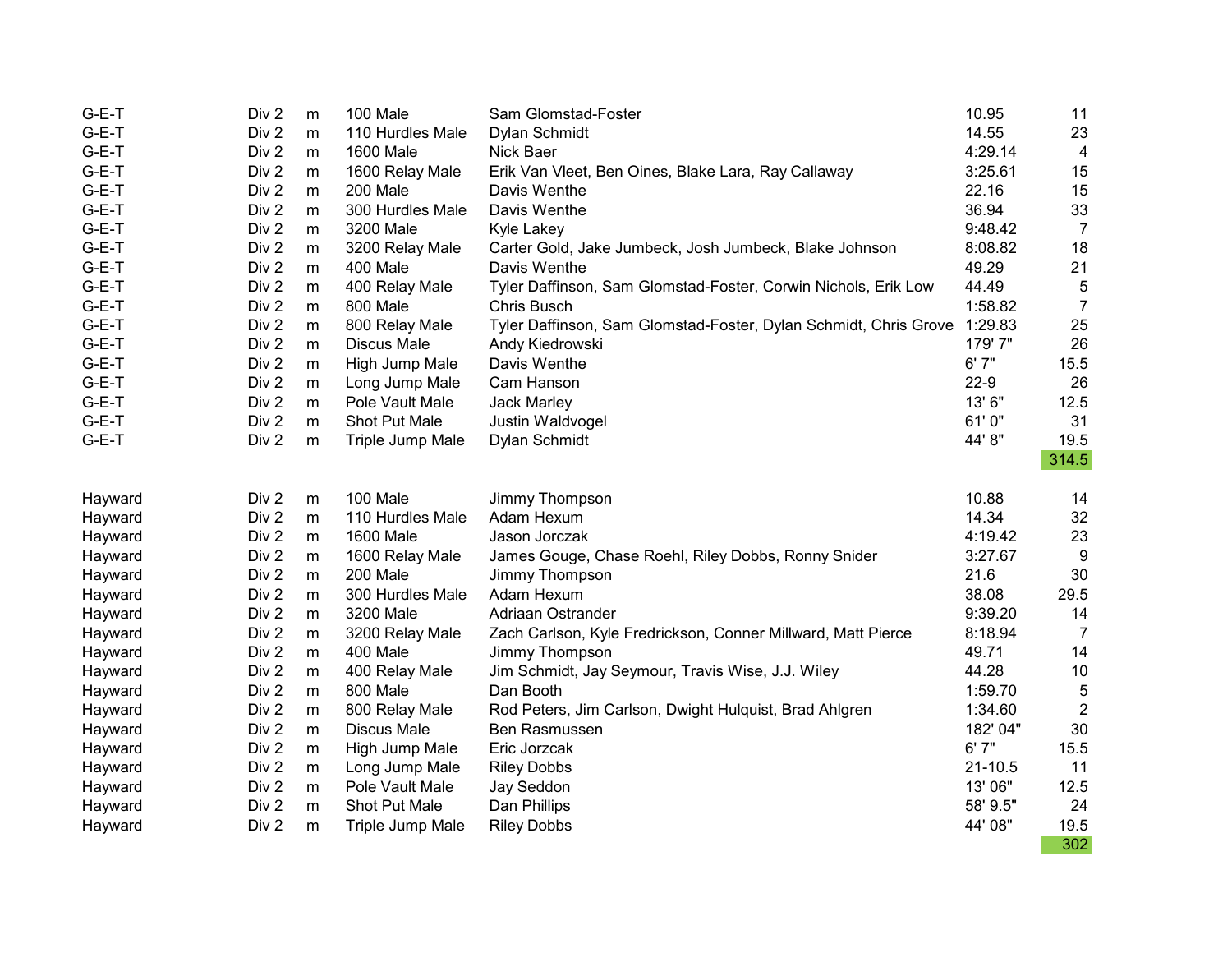| Kohler  | Div 2            | m         | 100 Male           | <b>Richard Hummitzsch</b>                                              | 10.83      | 16               |
|---------|------------------|-----------|--------------------|------------------------------------------------------------------------|------------|------------------|
| Kohler  | Div <sub>2</sub> | m         | 110 Hurdles Male   | Thomas Gordon                                                          | 14.81      | 17               |
| Kohler  | Div <sub>2</sub> | m         | <b>1600 Male</b>   | Max Holmes                                                             | 4:27.4     | 11               |
| Kohler  | Div 2            | m         | 1600 Relay Male    | Regan, Kleefisch, Boedeker, Klein                                      | 3:26.79    | 12               |
| Kohler  | Div 2            | ${\sf m}$ | 200 Male           | David Anderson                                                         | 22.17      | 14               |
| Kohler  | Div 2            | m         | 300 Hurdles Male   | <b>Brett Mueller</b>                                                   | 39.65      | 16               |
| Kohler  | Div 2            | m         | 3200 Male          | <b>Jack Kral</b>                                                       | 9:45.98    | 9                |
| Kohler  | Div 2            | m         | 3200 Relay Male    | Kral, Veldhorst, Steenwyk, Kay                                         | 8:02.94    | 23               |
| Kohler  | Div 2            | ${\sf m}$ | 400 Male           | <b>Richard Hummitzsch</b>                                              | 50.11      | 9                |
| Kohler  | Div <sub>2</sub> | m         | 400 Relay Male     | Nugent, Gill, Tateiri, Benishek                                        | 45.11      | $\boldsymbol{2}$ |
| Kohler  | Div 2            | m         | 800 Male           | Joe Kay                                                                | 1:59.15    | $\,6$            |
| Kohler  | Div <sub>2</sub> | m         | 800 Relay Male     | Dankwardt, Gordon, Hummmitzsch, Ehren                                  | 1:31.86    | $\overline{7}$   |
| Kohler  | Div <sub>2</sub> | m         | <b>Discus Male</b> | Caleb Rahn                                                             | 164'5"     | 14               |
| Kohler  | Div 2            | m         | High Jump Male     | Dan Schumacher                                                         | 6'6''      | 10               |
| Kohler  | Div <sub>2</sub> | m         | Long Jump Male     | Scott Boedeker                                                         | $22 - 10$  | 27               |
| Kohler  | Div 2            | m         | Pole Vault Male    | David Chase                                                            | 13' 9"     | 17               |
| Kohler  | Div <sub>2</sub> | m         | Shot Put Male      | James Miller                                                           | 53'5.5"    | 9                |
| Kohler  | Div 2            | m         | Triple Jump Male   | <b>Brad Watson</b>                                                     | 42'5"      | 2.5              |
|         |                  |           |                    |                                                                        |            | 221.5            |
|         |                  |           |                    |                                                                        |            |                  |
| Laconia | Div <sub>2</sub> | m         | 100 Male           | Ryan Schneider                                                         | 10.6       | 31               |
| Laconia | Div 2            | m         | 110 Hurdles Male   | Tim Zima                                                               | 15.2       | 4                |
| Laconia | Div 2            | m         | <b>1600 Male</b>   | <b>Bob Rusch</b>                                                       | 4:27.8     | $\bf 8$          |
| Laconia | Div 2            | m         | 1600 Relay Male    | J. Gruszynske, D. Leonard, A. Giebel, M. Weed                          | 3:34.0     | $\boldsymbol{2}$ |
| Laconia | Div 2            | m         | 200 Male           | Mitch Weed                                                             | 22.4       | 7.5              |
| Laconia | Div 2            | m         | 300 Hurdles Male   | Tom Kingsland                                                          | 41.2       | $\mathbf{3}$     |
| Laconia | Div 2            | m         | 3200 Male          | <b>Bob Rusch</b>                                                       | 9:56.3     | 5                |
| Laconia | Div 2            | ${\sf m}$ | 3200 Relay Male    | Justin Johnson, Zach Bartz, Zach Zimmerman, Chad Stahmann              | 8:25.93    | 3                |
| Laconia | Div 2            | m         | 400 Male           | Doug Foote                                                             | 50.6       | 4.5              |
| Laconia | Div 2            | m         | 400 Relay Male     | R. Schneider, J. Gruszynske, B. Gillet, J. VandeBerg                   | 44.2       | 12               |
| Laconia | Div 2            | m         | 800 Male           | Justin Johnson                                                         | 2:00.11    | $\overline{2}$   |
| Laconia | Div 2            | m         | 800 Relay Male     | Cooper Kastenschmidt, Cody Leonard, Kyle Johnson, Jacob Davies 1:31.51 |            | 14               |
| Laconia | Div 2            | m         | Discus Male        | Dakin Nolan                                                            | 158'6"     | 9                |
| Laconia | Div <sub>2</sub> | m         | High Jump Male     | <b>Tyler Semenas</b>                                                   | 6'3''      | $\mathfrak{3}$   |
| Laconia |                  |           |                    |                                                                        |            |                  |
|         | Div 2            | m         | Long Jump Male     | Jacob Davies                                                           | $20 - 6.5$ | $\overline{2}$   |
| Laconia | Div 2            | m         | Shot Put Male      | <b>Brian Hesterberg</b>                                                | 51'9"      | $\mathbf{1}$     |
| Laconia | Div 2            | m         | Triple Jump Male   | E. Steinman                                                            | 43'0"      | 8.5<br>119.5     |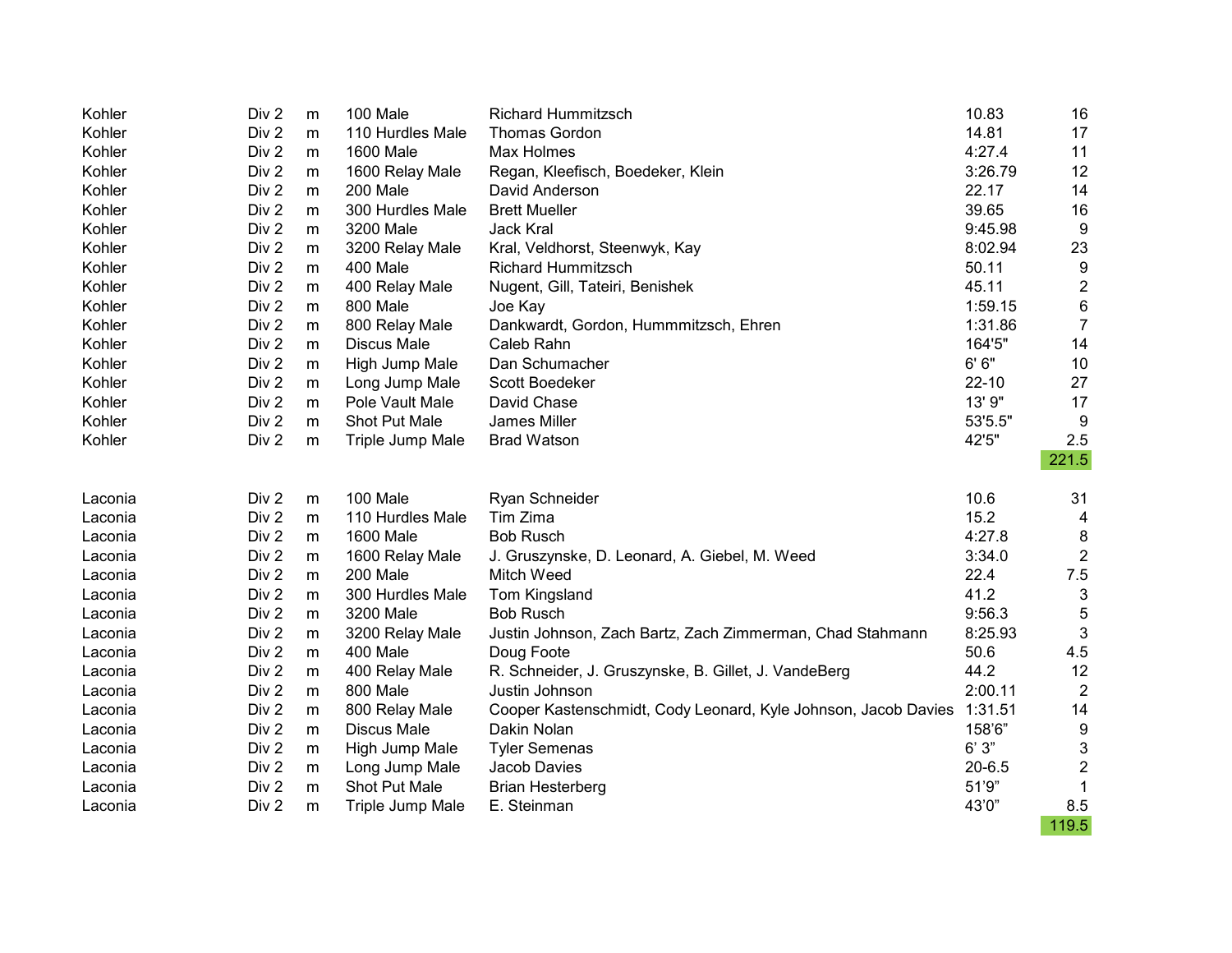| Lakeside Lutheran | Div 2 | m | 100 Male           | <b>Matt Luisier</b>                                                | 10.94      | 12   |
|-------------------|-------|---|--------------------|--------------------------------------------------------------------|------------|------|
| Lakeside Lutheran | Div 2 | m | 110 Hurdles Male   | Luke Thiele                                                        | 15.01      | 11   |
| Lakeside Lutheran | Div 2 | m | 1600 Male          | Benjamin Schmiege                                                  | 4:26.54    | 14   |
| Lakeside Lutheran | Div 2 | m | 1600 Relay Male    | Jon Beck, Tim Norstrem, Matt Werner, Derek Zastrow                 | 3:27.26    | 10   |
| Lakeside Lutheran | Div 2 | m | 200 Male           | Casey Ponyicsanyi                                                  | 22.23      | 11.5 |
| Lakeside Lutheran | Div 2 | m | 300 Hurdles Male   | Luke Thiele                                                        | 39.07      | 23   |
| Lakeside Lutheran | Div 2 | m | 3200 Male          | Mitchell Georgi                                                    | 9:36.96    | 16   |
| Lakeside Lutheran | Div 2 | m | 3200 Relay Male    | Jon Beck, Scott Johnson, Justin Koller, Ryan Ziche                 | 8:14.96    | 10   |
| Lakeside Lutheran | Div 2 | m | 400 Male           | Casey Ponyicsanyi                                                  | 49.45      | 18   |
| Lakeside Lutheran | Div 2 | m | 400 Relay Male     | Caleb Bilitz, Brevin Jegerlehner, Casey Ponyiscanyi, Tersony Vater | 43.59      | 20   |
| Lakeside Lutheran | Div 2 | m | 800 Male           | Larry Sather                                                       | 1:59.84    | 4    |
| Lakeside Lutheran | Div 2 | m | 800 Relay Male     | Zech Schleef, Casey Ponyicsanyi, Nick Chesterman, Eli Gartner      | 1:30.24    | 24   |
| Lakeside Lutheran | Div 2 | m | <b>Discus Male</b> | Micah Weihert                                                      | 159'08"    | 10   |
| Lakeside Lutheran | Div 2 | m | High Jump Male     | Collin Schulz                                                      | 6'9'       | 24.5 |
| Lakeside Lutheran | Div 2 | m | Long Jump Male     | Nick Chesterman                                                    | $22 - 3.5$ | 16   |
| Lakeside Lutheran | Div 2 | m | Pole Vault Male    | <b>Brandon Schilling</b>                                           | 13'0"      | 6    |
| Lakeside Lutheran | Div 2 | m | Shot Put Male      | Jasper Booth                                                       | 53'09"     | 12   |
| Lakeside Lutheran | Div 2 | m | Triple Jump Male   | Kyle Zastrow                                                       | 45'02"     | 23   |
|                   |       |   |                    |                                                                    |            | 265  |
| Lodi              | Div 2 | m | 100 Male           | Robby Hatch                                                        | 10.97      | 9.5  |
| Lodi              | Div 2 | m | 110 Hurdles Male   | Robby Hatch                                                        | 14.51      | 26.5 |
| Lodi              | Div 2 | m | 1600 Male          | <b>Tanner Maier</b>                                                | 4:24.71    | 17   |
| Lodi              | Div 2 | m | 1600 Relay Male    | Owen Jelinek, Aaron Wickham, Tanner Maier, Robby Hatch             | 3:23.08    | 26   |
| Lodi              | Div 2 | m | 200 Male           | Keith McBride                                                      | 22.2       | 13   |
| Lodi              | Div 2 | m | 300 Hurdles Male   | Robby Hatch                                                        | 37.82      | 31   |
| Lodi              | Div 2 | m | 3200 Male          | <b>Adam Phillips</b>                                               | 9:27.99    | 22   |
| Lodi              | Div 2 | m | 3200 Relay Male    | Jacob Harland, Owen Jelinek, Aaron Wickham, Tanner Maier           | 7:58.34    | 25.5 |
| Lodi              | Div 2 | m | 400 Male           | Cade Clark                                                         | 49.23      | 23   |
| Lodi              | Div 2 | m | 400 Relay Male     | Paul Karls, John Hatch, Nathan DeGroff, Garrett Bollant            | 43.31      | 27   |
| Lodi              | Div 2 | m | 800 Male           | Dan Rendler                                                        | 1:54.83    | 25   |
| Lodi              | Div 2 | m | 800 Relay Male     | Paul Karls, Logan Furniss, Nathan DeGroff, Garrett Bollant         | 1:29.60    | 27   |
| Lodi              | Div 2 | m | <b>Discus Male</b> | Ron Wopat                                                          | 178'6"     | 24   |
| Lodi              | Div 2 | m | High Jump Male     | <b>Gary Statz</b>                                                  | 6'6''      | 10   |
| Lodi              | Div 2 | m | Long Jump Male     | Dan Foster                                                         | $22 - 11$  | 28   |
| Lodi              | Div 2 | m | Pole Vault Male    | Nick Kazmierczak                                                   | 14'0"      | 20.5 |
|                   |       |   |                    |                                                                    |            |      |
| Lodi              | Div 2 | m | Shot Put Male      | Ron Wopat                                                          | 57'9"      | 23   |
| Lodi              | Div 2 | m | Triple Jump Male   | Dan Foster                                                         | 45'1"      | 21.5 |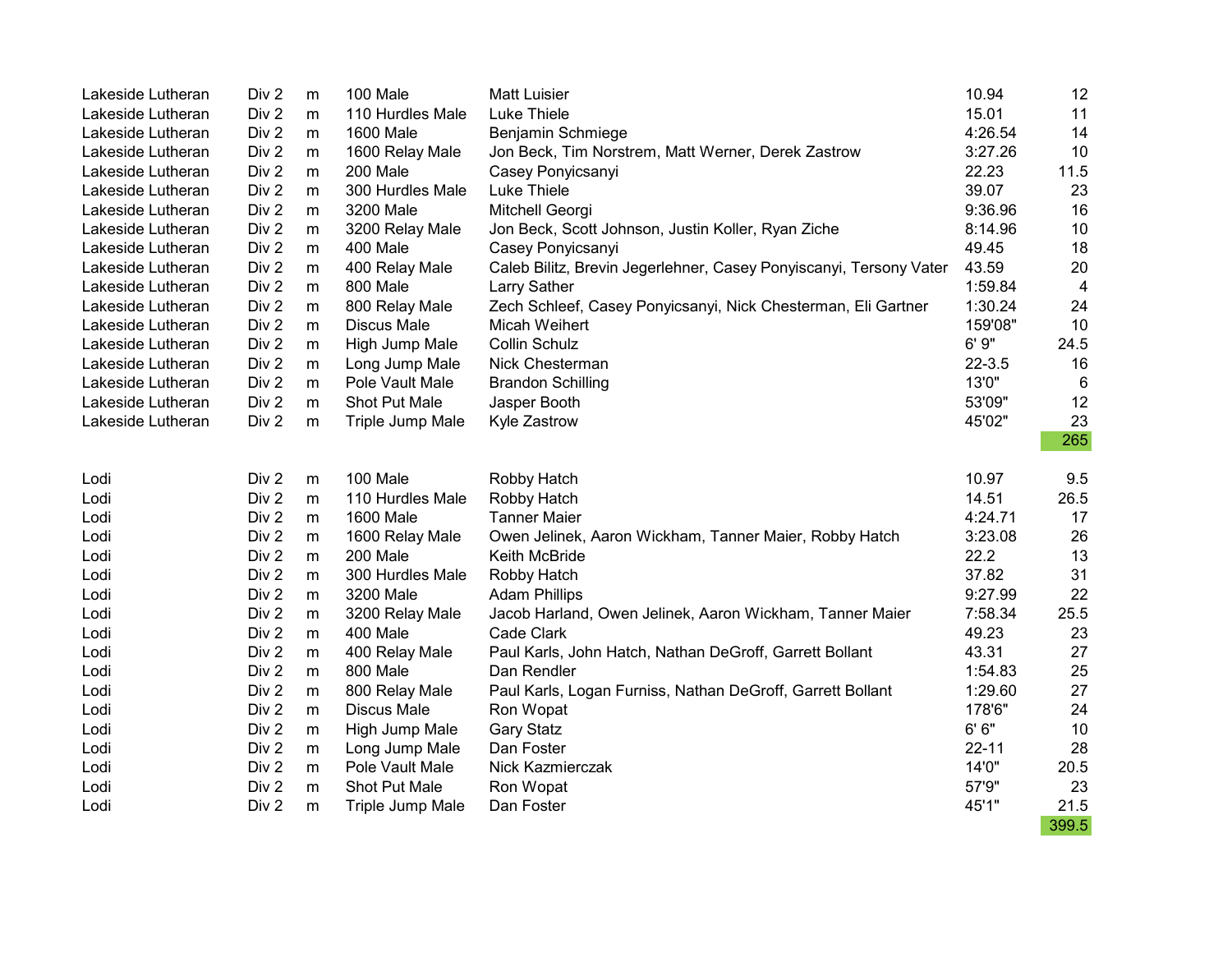| Marinette | Div 2 | m         | 100 Male           | Dakota Vanidestine                                              | 10.75    | 20             |
|-----------|-------|-----------|--------------------|-----------------------------------------------------------------|----------|----------------|
| Marinette | Div 2 | ${\sf m}$ | 110 Hurdles Male   | <b>Bryan Boettcher</b>                                          | 15.2     | $\overline{4}$ |
| Marinette | Div 2 | m         | 1600 Male          | Aaron Bouplon                                                   | 4:19.32  | 24             |
| Marinette | Div 2 | m         | 1600 Relay Male    | Tony Behke, Eric Stauss, Andy Sebero, Jake Gerondale            | 3:28.8   | 6              |
| Marinette | Div 2 | m         | 200 Male           | <b>Chris Uecke</b>                                              | 22.52    | $\sqrt{3}$     |
| Marinette | Div 2 | ${\sf m}$ | 300 Hurdles Male   | <b>Brian Mckenney</b>                                           | 40.87    | $\,6$          |
| Marinette | Div 2 | m         | 3200 Male          | Aaron Bouplon                                                   | 9:23.71  | 28             |
| Marinette | Div 2 | m         | 3200 Relay Male    | Issac Dettman, Joe Lacrosse, Dan Pecard, Steve Polkinhorne      | 8:18.69  | 8              |
| Marinette | Div 2 | m         | 400 Male           | Don Beerbaum                                                    | 50.85    | $\overline{2}$ |
| Marinette | Div 2 | m         | 400 Relay Male     | Jaden Boivin, Zach Campbell, Colton Dessart, Dakota Vanidestine | 42.64    | 32.5           |
| Marinette | Div 2 | m         | 800 Male           | Keith Dau                                                       | 1:56.5   | 18             |
| Marinette | Div 2 | m         | 800 Relay Male     | Darrell Dufeck, Anthony Jardeen, Jeremy Wendt, Alexander Shaw   | 1:31.42  | 15             |
| Marinette | Div 2 | m         | <b>Discus Male</b> | Dustin Valind                                                   | 179'6"   | 27             |
| Marinette | Div 2 | m         | High Jump Male     | <b>Bryan Boettcher</b>                                          | 6'7''    | 15.5           |
| Marinette | Div 2 | ${\sf m}$ | Long Jump Male     | <b>Evan Perkins</b>                                             | 21-10.75 | 12             |
| Marinette | Div 2 | m         | Pole Vault Male    | <b>Preston Perkins</b>                                          | 15'0"    | 30             |
| Marinette | Div 2 | m         | Shot Put Male      | Joe Nault                                                       | 60'2.5"  | 30             |
| Marinette | Div 2 | m         | Triple Jump Male   | <b>Evan Perkins</b>                                             | 45'3.5"  | 24             |
|           |       |           |                    |                                                                 |          | 305            |
|           |       |           |                    |                                                                 |          |                |
| Marshall  | Div 2 | m         | 100 Male           | J. Huggett, M. Woldt, N. Hannon                                 | 10.76    | 17.5           |
| Marshall  | Div 2 | m         | 110 Hurdles Male   | M. Johnson                                                      | 14.3     | 33             |
| Marshall  | Div 2 | m         | 1600 Male          | R. Powell                                                       | 4:24.3   | 18             |
| Marshall  | Div 2 | ${\sf m}$ | 1600 Relay Male    | J. Heiman, C. Tremaine, J. Huggett, R. Truschinski              | 3:26.3   | 13             |
| Marshall  | Div 2 | m         | 200 Male           | R. Truschinski                                                  | 21.93    | 25             |
| Marshall  | Div 2 | m         | 300 Hurdles Male   | M. Johnson                                                      | 39.8     | 14.5           |
| Marshall  | Div 2 | m         | 3200 Male          | R. Powell                                                       | 9:35.9   | 18             |
| Marshall  | Div 2 | ${\sf m}$ | 3200 Relay Male    | J. Martin, P. Muir, C. Owen, J. Salas                           | 8:10.3   | 15.5           |
| Marshall  | Div 2 | m         | 400 Male           | R. Truschinski                                                  | 48.34    | 29             |
| Marshall  | Div 2 | m         | 400 Relay Male     | T. Taylor, A. Sinden, L. Haefner, T. Deforest                   | 43.56    | 21.5           |
| Marshall  | Div 2 | m         | 800 Male           | <b>B.</b> Reamer                                                | 1:58.0   | 11             |
| Marshall  | Div 2 | m         | 800 Relay Male     | T. Taylor, I. Salas, L. Haefner, T. Deforest                    | 1:30.65  | 20             |
| Marshall  | Div 2 | ${\sf m}$ | <b>Discus Male</b> | <b>B.</b> Smith                                                 | 192'6"   | 33             |
| Marshall  | Div 2 | m         | High Jump Male     | T. McCarthy                                                     | 6' 8''   | 20.5           |
| Marshall  | Div 2 | m         | Long Jump Male     | <b>B.</b> Davis                                                 | $21 - 7$ | 6.5            |
| Marshall  | Div 2 | m         | Pole Vault Male    | K. Haak                                                         | 13'3"    | 8.5            |
| Marshall  | Div 2 | ${\sf m}$ | Shot Put Male      | <b>B.</b> Smith                                                 | 59'8.25" | 27             |
| Marshall  | Div 2 | m         | Triple Jump Male   | <b>B.</b> Davis                                                 | 44'4.25" | 17             |
|           |       |           |                    |                                                                 |          | 348.5          |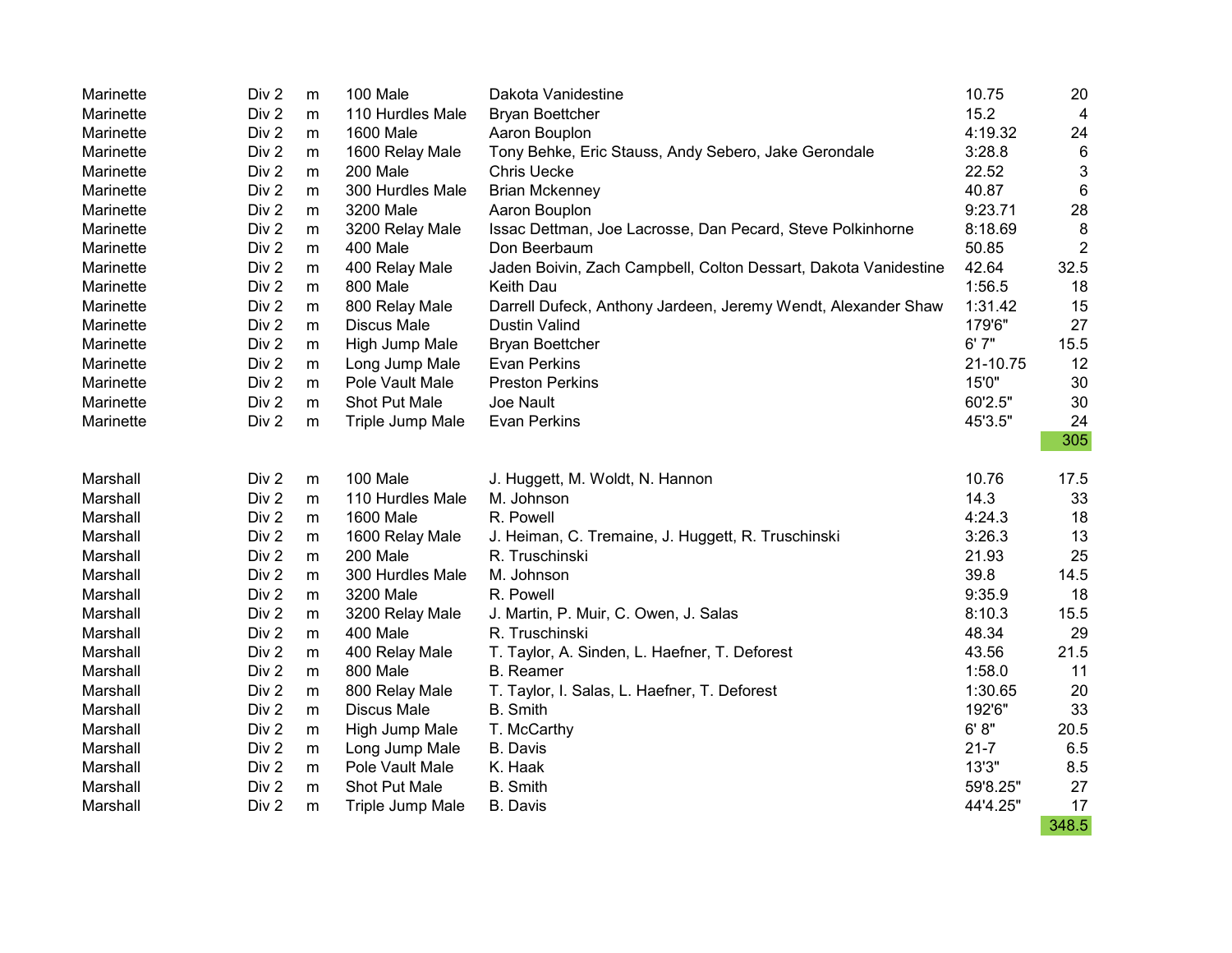| Mayville                  | Div <sub>2</sub> | m | 100 Male           | John Marx                                                     | 10.7       | 25.5           |
|---------------------------|------------------|---|--------------------|---------------------------------------------------------------|------------|----------------|
| Mayville                  | Div 2            | m | 110 Hurdles Male   | Nick Geiger                                                   | 14.7       | 20.5           |
| Mayville                  | Div 2            | m | 1600 Male          | Jesse Decker                                                  | 4:26.9     | 13             |
| Mayville                  | Div 2            | m | 1600 Relay Male    | Kory Stortz, Jason Leigl, Mike Keyrmeyer, Kevin Klueger       | 3:25.3     | 16             |
| Mayville                  | Div 2            | m | 200 Male           | John Marx                                                     | 22         | 22.5           |
| Mayville                  | Div 2            | m | 300 Hurdles Male   | Nick Geiger                                                   | 39.8       | 14.5           |
| Mayville                  | Div 2            | m | 3200 Male          | John Kettehohn                                                | 9:32.8     | 20             |
| Mayville                  | Div 2            | m | 3200 Relay Male    | Ted Rebstock, Kevin Klueger, Jason Plansky, Jeremy Resheske   | 8:10.3     | 15.5           |
| Mayville                  | Div 2            | m | 400 Male           | <b>Ben Vorlob</b>                                             | 50.1       | 10             |
| Mayville                  | Div 2            | m | 400 Relay Male     | Jason Leigl, Kevin Klueger, Andy Basler, Eric Thoreson        | 43.7       | 17             |
| Mayville                  | Div 2            | m | 800 Male           | Larry Krause                                                  | 1:53.8     | 30             |
| Mayville                  | Div 2            | m | 800 Relay Male     | Ben Vorlob, Nich Block, Dan Koepsell, Mike Toellner           | 1:30.9     | 19             |
| Mayville                  | Div <sub>2</sub> | m | <b>Discus Male</b> | <b>Tom Breslow</b>                                            | 158'       | $\overline{7}$ |
| Mayville                  | Div 2            | m | High Jump Male     | Randy Woellhoefer                                             | 6' 8''     | 20.5           |
| Mayville                  | Div 2            | m | Long Jump Male     | Andy Basler                                                   | $23 - 2.5$ | 32             |
| Mayville                  | Div 2            | m | Pole Vault Male    | Alex Braun                                                    | 13'6"      | 12.5           |
| Mayville                  | Div 2            | m | Shot Put Male      | Dale Spars                                                    | 53' 4"     | 7.5            |
| Mayville                  | Div 2            | m | Triple Jump Male   | B> J> Royes                                                   | 45' 10.5"  | 31             |
|                           |                  |   |                    |                                                               |            | 334            |
|                           |                  |   |                    |                                                               |            |                |
| Menominee Indian HS Div 2 |                  | m | 100 Male           | Gordon James                                                  | 11.26      | 1              |
| Menominee Indian HS       | Div 2            | m | 110 Hurdles Male   | Josh Gauthier                                                 | 16.9       | 1              |
| Menominee Indian HS       | Div 2            | m | <b>1600 Male</b>   | Dan Blackowl                                                  | 4:34.00    | $\mathbf 1$    |
| Menominee Indian HS       | Div 2            | m | 1600 Relay Male    | Ryan Fish, Warren Wilber, Dan Blackowl, Ted Tucker            | 3:45.00    | 1              |
| Menominee Indian HS Div 2 |                  | m | 200 Male           | Gordon James                                                  | 22.85      | 1              |
| Menominee Indian HS Div 2 |                  | m | 300 Hurdles Male   | Josh Gauthier                                                 | 42.63      | 1              |
| Menominee Indian HS Div 2 |                  | m | 3200 Male          | <b>Nick Smith</b>                                             | 10:16.51   | 1              |
| Menominee Indian HS Div 2 |                  | m | 3200 Relay Male    | Jarin Reiter, Niko Martinez, Kurt Pocan, Patrick White        | 8:51.17    | 1              |
| Menominee Indian HS Div 2 |                  | m | 400 Male           | Jarin Reiter                                                  | 51.91      | 1              |
| Menominee Indian HS       | Div 2            | m | 400 Relay Male     | Gordon James, Alphonso Smith, Jarin Reiter, Armando Rodriguez | 46.9       | 1              |
| Menominee Indian HS Div 2 |                  | m | 800 Male           | Ryan Fish                                                     | 2:00.25    | 1              |
| Menominee Indian HS Div 2 |                  | m | 800 Relay Male     | Gordon James, Alphonso Smith, Jarin Reiter, Armando Rodriguez | 1:39.74    | 1              |
| Menominee Indian HS Div 2 |                  | m | <b>Discus Male</b> | Dylan Waupoose                                                | 143'0"     | 1              |
| Menominee Indian HS       | Div 2            | m | High Jump Male     | Ryan Fish                                                     | 6'2"       | 1              |
| Menominee Indian HS       | Div 2            | m | Long Jump Male     | Josh Gauthier                                                 | $20 - 5$   | 1              |
| Menominee Indian HS       | Div 2            | m | Shot Put Male      | Dylan Waupoose                                                | 53' 6"     | 10             |
| Menominee Indian HS Div 2 |                  | m | Triple Jump Male   | <b>Brent Waubanascum</b>                                      | 39' 8"     | 1              |
|                           |                  |   |                    |                                                               |            | 26             |
|                           |                  |   |                    |                                                               |            |                |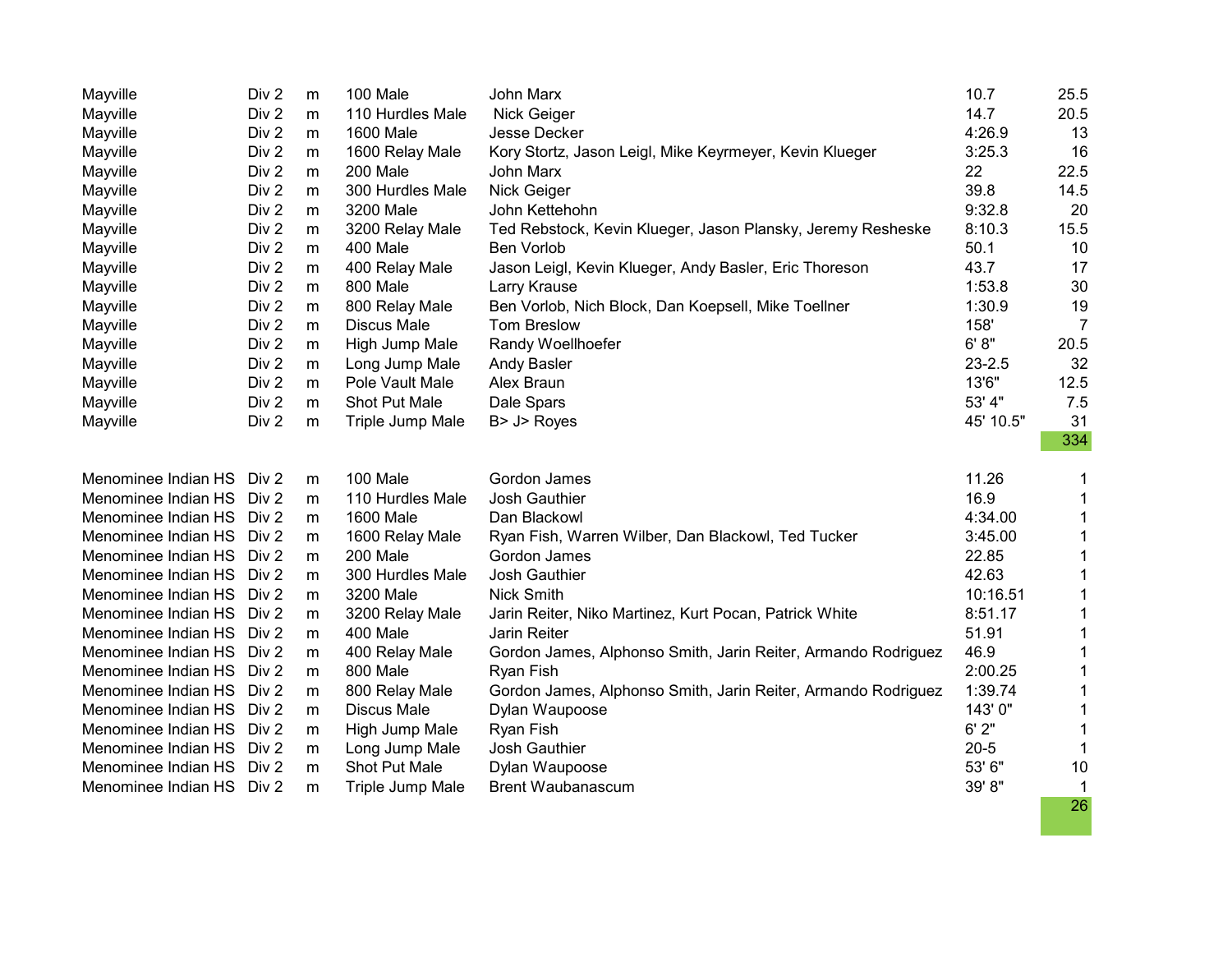| Monroe | Div 2 | m         | 100 Male           | Mike Lindemann                                               | 10.73    | 22             |
|--------|-------|-----------|--------------------|--------------------------------------------------------------|----------|----------------|
| Monroe | Div 2 | ${\sf m}$ | 110 Hurdles Male   | Ryan Dahmen                                                  | 14.53    | 25             |
| Monroe | Div 2 | m         | 1600 Male          | Ethan Moehn                                                  | 4:09.56  | 32             |
| Monroe | Div 2 | m         | 1600 Relay Male    | Alex Barenklau, Ethan Moehn, Skyler Stingley, Matt Bush      | 3:22.01  | 30             |
| Monroe | Div 2 | m         | 200 Male           | Mike Lindemann                                               | 22.11    | 17             |
| Monroe | Div 2 | m         | 300 Hurdles Male   | <b>Eric Wheeler</b>                                          | 38.89    | 25             |
| Monroe | Div 2 | m         | 3200 Male          | Mike Deignan                                                 | 9:02.94  | 33             |
| Monroe | Div 2 | m         | 3200 Relay Male    | Brandon Miles, Aron Kehoe, Brett DeNure, Patrick Klein       | 7:42.91  | 32             |
| Monroe | Div 2 | m         | 400 Male           | Mark Winzenried                                              | 47.84    | 31             |
| Monroe | Div 2 | m         | 400 Relay Male     | Sam Kind, Anthany Hernandez, Jevon Gibson, Jordan Montgomery | 43.45    | 24             |
| Monroe | Div 2 | m         | 800 Male           | Ethan Moehn                                                  | 1:51.51  | 32             |
| Monroe | Div 2 | m         | 800 Relay Male     | Sam Kind, Anthany Hernandez, Jevon Gibson, Jordan Montgomery | 1:29.29  | 30             |
| Monroe | Div 2 | ${\sf m}$ | <b>Discus Male</b> | Jim Dearth                                                   | 176'9"   | 20             |
| Monroe | Div 2 | ${\sf m}$ | High Jump Male     | Cade Meier                                                   | 6'9''    | 24.5           |
| Monroe | Div 2 | m         | Long Jump Male     | Chris Bauman                                                 | 22-8.25  | 23             |
| Monroe | Div 2 | m         | Pole Vault Male    | Jeffrey Hill                                                 | 14'4"    | 26             |
| Monroe | Div 2 | m         | Shot Put Male      | Jim Dearth                                                   | 57'8.25" | 22             |
| Monroe | Div 2 | m         | Triple Jump Male   | Mike Lindemann                                               | 45'1"    | 21.5           |
|        |       |           |                    |                                                              |          | 470            |
|        |       |           |                    |                                                              |          |                |
| Omro   | Div 2 | m         | 100 Male           | Erik Schwandt                                                | 10.75    | 20             |
| Omro   | Div 2 | m         | 110 Hurdles Male   | <b>Adam Ulrich</b>                                           | 14.44    | 30             |
| Omro   | Div 2 | m         | 1600 Male          | <b>Dillon Heise</b>                                          | 4:28.71  | 6              |
| Omro   | Div 2 | m         | 1600 Relay Male    | Chris Hess, Matt Hess, Derek Tritt, Drew Johnson             | 3:24.60  | 20             |
| Omro   | Div 2 | ${\sf m}$ | 200 Male           | Erik Schwandt                                                | 22.11    | 17             |
| Omro   | Div 2 | m         | 300 Hurdles Male   | <b>Patrick Plank</b>                                         | 38.08    | 29.5           |
| Omro   | Div 2 | m         | 3200 Male          | Andrew Wright                                                | 10:05.76 | $\overline{2}$ |
| Omro   | Div 2 | m         | 3200 Relay Male    | Dillon Heise, Andrew Wright, Kaden Bosquez, Nate Erck        | 7:55.87  | 30             |
| Omro   | Div 2 | m         | 400 Male           | <b>Patrick Plank</b>                                         | 50.71    | 3              |
| Omro   | Div 2 | ${\sf m}$ | 400 Relay Male     | Chris Hess, Derek Tritt, Matt Hess, Erik Schwandt            | 43.63    | 18             |
| Omro   | Div 2 | ${\sf m}$ | 800 Male           | Nate Erck                                                    | 1:58.78  | 8              |
| Omro   | Div 2 | m         | 800 Relay Male     | Erik Schwandt, Matt Hess, Andrew Johnson, Chris Hess         | 1:30.48  | 21             |
| Omro   | Div 2 | m         | <b>Discus Male</b> | <b>Garry Frank</b>                                           | 177'0"   | 21             |
| Omro   | Div 2 | m         | High Jump Male     | <b>Brandon Tyler</b>                                         | 6' 6''   | 10             |
| Omro   | Div 2 | ${\sf m}$ | Long Jump Male     | Erik Schwandt                                                | 21-6.75  | 5              |
| Omro   | Div 2 | m         | Pole Vault Male    | <b>Tony Tritt</b>                                            | 13'0"    | 6              |
| Omro   | Div 2 | m         | Shot Put Male      | <b>Garry Frank</b>                                           | 64'9"    | 32             |
| Omro   | Div 2 | m         | Triple Jump Male   | <b>Patrick Plank</b>                                         | 42' 6"   | 5              |
|        |       |           |                    |                                                              |          | 283.5          |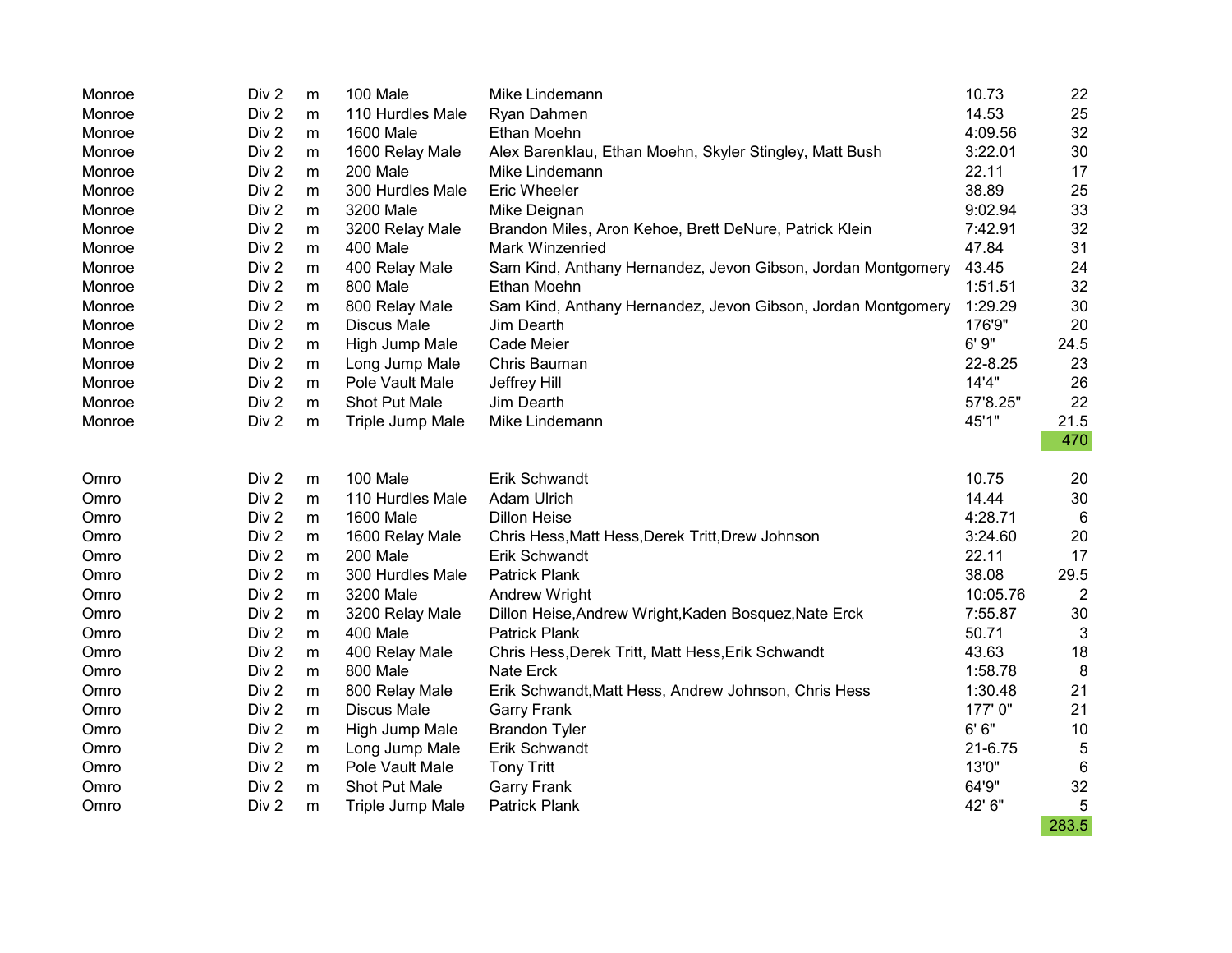| Osceola              | Div <sub>2</sub> | m         | 100 Male                          | <b>Brett Madlon</b>                                      | 10.91            | 13              |
|----------------------|------------------|-----------|-----------------------------------|----------------------------------------------------------|------------------|-----------------|
| Osceola              | Div 2            | m         | 110 Hurdles Male                  | Jason Bents                                              | 14.98            | 15              |
| Osceola              | Div <sub>2</sub> | m         | 1600 Male                         | Andrew Rohlman                                           | 4:20.75          | 20              |
| Osceola              | Div 2            | m         | 1600 Relay Male                   | J Finster, Jake Cox, Mitch Steffen, Dave Hogen           | 3:23.92          | 23              |
| Osceola              | Div <sub>2</sub> | m         | 200 Male                          | <b>Brett Madlon</b>                                      | 22.11            | 17              |
| Osceola              | Div <sub>2</sub> | m         | 300 Hurdles Male                  | <b>Tyler Tarman</b>                                      | 40.2             | 10              |
| Osceola              | Div 2            | m         | 3200 Male                         | <b>Todd Sanders</b>                                      | 9:50.00          | $6\phantom{1}6$ |
| Osceola              | Div 2            | m         | 3200 Relay Male                   | Dale Dybvig, Chris Greene, Alex Mahler, Braden Bartley   | 7:58.23          | 27              |
| Osceola              | Div <sub>2</sub> | m         | 400 Male                          | Dave Hogen                                               | 49.14            | 25              |
| Osceola              | Div <sub>2</sub> | m         | 400 Relay Male                    | Brett Madlon, J Finster, Jerrod Tarman, Tyler Traynor    | 43.47            | 23              |
| Osceola              | Div 2            | ${\sf m}$ | 800 Male                          | Andrew Rohlman                                           | 1:56.87          | 16              |
| Osceola              | Div <sub>2</sub> | m         | 800 Relay Male                    | Austin Fox, Joe Swanson, Jason Bents, Ethan Ellingsworth | 1:29.64          | 26              |
| Osceola              | Div 2            | m         | <b>Discus Male</b>                | Adam Schuman                                             | 151' 9"          | $\overline{2}$  |
| Osceola              | Div <sub>2</sub> | m         | High Jump Male                    | <b>Tyler Brown</b>                                       | 6'7"             | 15.5            |
| Osceola              | Div 2            | ${\sf m}$ | Long Jump Male                    | Jason Newman                                             | $21 - 10$        | 9.5             |
| Osceola              | Div <sub>2</sub> | m         | Pole Vault Male                   | <b>Dustin Derosier</b>                                   | 14' 9"           | 28              |
| Osceola              | Div 2            | m         | Shot Put Male                     | Adam Schuman                                             | 53' 10.5"        | 13              |
| Osceola              | Div 2            | m         | Triple Jump Male                  | Mike Skiba                                               | 45' 4"           | 26              |
|                      |                  |           |                                   |                                                          |                  | 315             |
|                      |                  |           |                                   |                                                          |                  |                 |
|                      |                  |           |                                   |                                                          |                  |                 |
| Peshtigo             | Div 2            | m         | 100 Male                          | <b>Brad Neumann</b>                                      | 10.76            | 17.5            |
| Peshtigo             | Div <sub>2</sub> | m         | 110 Hurdles Male                  | Mitchell VanVooren                                       | 14.51            | 26.5            |
| Peshtigo             | Div 2            | m         | <b>1600 Male</b>                  | Ryan Hartwig                                             | 4:28.75          | 5               |
| Peshtigo             | Div 2            | m         | 1600 Relay Male                   | Jandt, Van Vooren, Bradley, Smith                        | 3:23.01          | 27              |
| Peshtigo             | Div <sub>2</sub> | ${\sf m}$ | 200 Male                          | <b>Brad Neumann</b>                                      | 21.87            | 27              |
| Peshtigo             | Div 2            | m         | 300 Hurdles Male                  | Mitchell VanVooren                                       | 38.11            | 27              |
| Peshtigo             | Div 2            | m<br>m    | 3200 Male                         | <b>Tyler Nault</b>                                       | 9:48.33          | 8               |
| Peshtigo             | Div <sub>2</sub> |           | 3200 Relay Male                   | Trimberger, Bradley, Marquardt, Smith                    | 8:06.82          | 20              |
| Peshtigo             | Div <sub>2</sub> | m<br>m    | 400 Male                          | Gabe Wagoner                                             | 49.2             | 24              |
| Peshtigo             | Div <sub>2</sub> | m         | 400 Relay Male<br>800 Male        | Ryan, Romenesko, Gokey, Miller                           | 44.33<br>1:56.00 | 8               |
| Peshtigo             | Div 2            |           |                                   | Aaron Bhatoya                                            |                  | 19              |
| Peshtigo             | Div <sub>2</sub> | m<br>m    | 800 Relay Male                    | Gokey, Van Vooren, Miller, Romenesko                     | 1:31.07          | 17              |
| Peshtigo             | Div 2            | m         | <b>Discus Male</b>                | Jeff Rohde                                               | 174'2"           | 19              |
| Peshtigo             | Div 2<br>Div 2   | m         | High Jump Male                    | <b>Scott Bentley</b>                                     | 6'6''<br>22-7.75 | 10              |
| Peshtigo             | Div 2            | m         | Long Jump Male<br>Pole Vault Male | Leo Meeks                                                | 14'9"            | 22<br>28        |
| Peshtigo             | Div 2            | ${\sf m}$ | Shot Put Male                     | Max Rauch<br><b>Steve Risner</b>                         | 54' 4 1/4"       | 16              |
| Peshtigo<br>Peshtigo | Div <sub>2</sub> | m         | Triple Jump Male                  | Craig Konyn                                              | 44'0"            | 14              |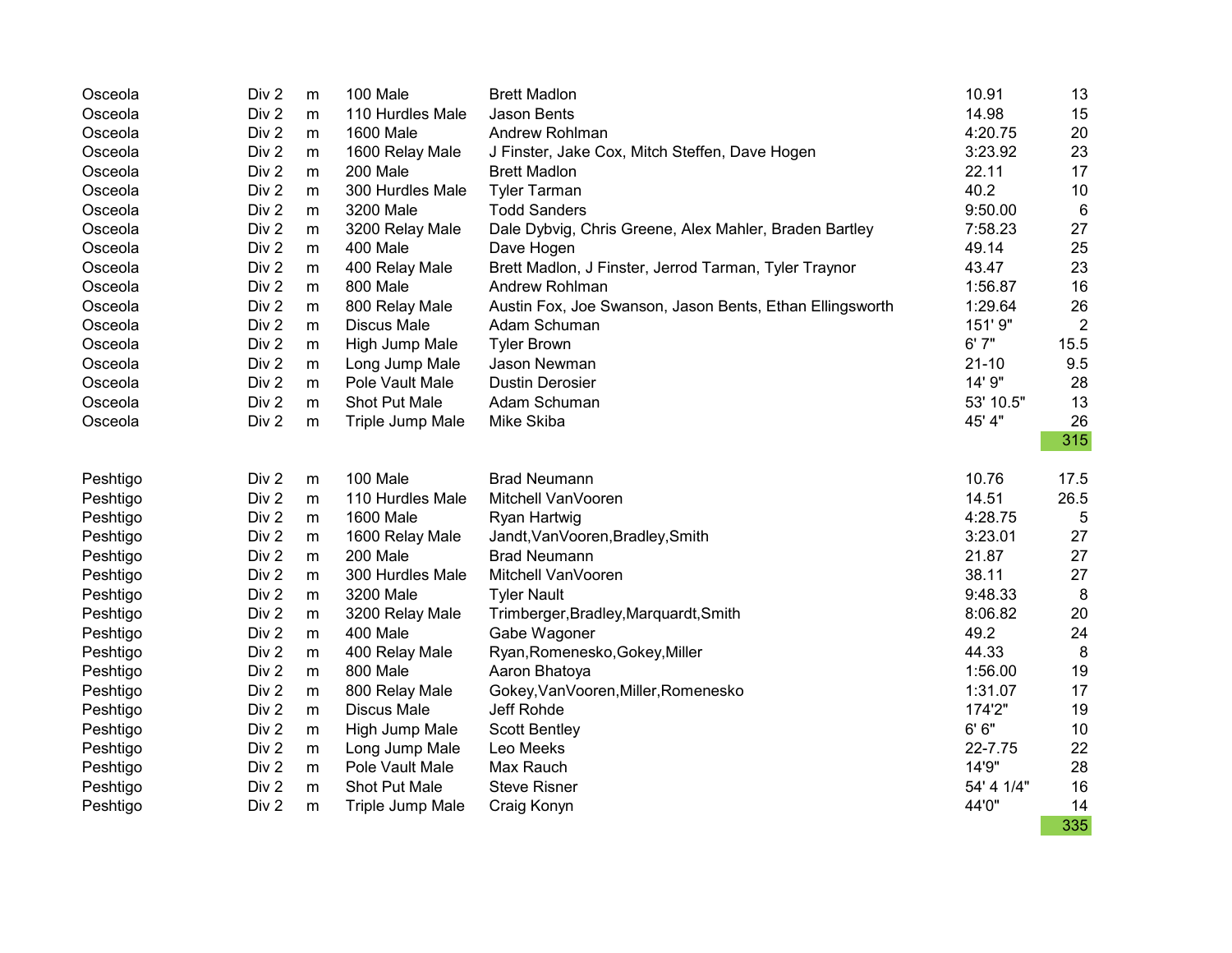| Platteville | Div <sub>2</sub> | m         | 100 Male           | Jeremy Martens                                                | 10.7      | 25.5                    |
|-------------|------------------|-----------|--------------------|---------------------------------------------------------------|-----------|-------------------------|
| Platteville | Div 2            | m         | 110 Hurdles Male   | Chris Shelar/Ryan Rako                                        | 15.2      | 4                       |
| Platteville | Div 2            | m         | <b>1600 Male</b>   | Kurt Udelhofen                                                | 4:15.3    | 29                      |
| Platteville | Div 2            | m         | 1600 Relay Male    | Mike Bass, Eric Reinicke Shawn Cushman, Brian Engelkes        | 3:24.2    | 21                      |
| Platteville | Div 2            | ${\sf m}$ | 200 Male           | Casey Goffinet                                                | 22        | 22.5                    |
| Platteville | Div 2            | m         | 300 Hurdles Male   | <b>Troy Schaefer</b>                                          | 39.92     | 11                      |
| Platteville | Div 2            | m         | 3200 Male          | Alan Flesch                                                   | 9:27.1    | 24                      |
| Platteville | Div 2            | m         | 3200 Relay Male    | Josh Pluemer, Tom Anderson Pat Hundley, Nate Richardson       | 8:03.8    | 21                      |
| Platteville | Div 2            | ${\sf m}$ | 400 Male           | <b>Josh Pluemer</b>                                           | 49.4      | 19                      |
| Platteville | Div 2            | m         | 400 Relay Male     | Kurt Martin, Louis Nzegwu Casey Goffinet, Lynn OyawiriSerres  | 43.33     | 26                      |
| Platteville | Div 2            | m         | 800 Male           | Kurt Udelhofen                                                | 1:55.2    | 22                      |
| Platteville | Div 2            | m         | 800 Relay Male     | Casey Goffinet, Aaron Speiss Jordan Vaclavik, Lynn Oyawiri    | 1:29.53   | 28                      |
| Platteville | Div 2            | m         | <b>Discus Male</b> | Doug Oomens                                                   | 181'2"    | 28.5                    |
| Platteville | Div 2            | m         | High Jump Male     | Brian Hardyman                                                | 6' 9.25"  | 26                      |
| Platteville | Div 2            | m         | Long Jump Male     | Jeremy Martens                                                | 23-1.75   | 31                      |
| Platteville | Div 2            | m         | Pole Vault Male    | Jake Schaal                                                   | 14' 9"    | 28                      |
| Platteville | Div 2            | m         | Shot Put Male      | <b>Rhett Weber</b>                                            | 56' 7.5"  | 21                      |
| Platteville | Div 2            | m         | Triple Jump Male   | <b>Brock Schambow</b>                                         | 44' 5.75" | 18                      |
|             |                  |           |                    |                                                               |           | 405.5                   |
|             |                  |           |                    |                                                               |           |                         |
|             |                  |           |                    |                                                               |           |                         |
| Poynette    | Div 2            | m         | 100 Male           | <b>Jared Elliott</b>                                          | 11        | $\overline{7}$          |
| Poynette    | Div 2            | m         | 110 Hurdles Male   | <b>Mitch Spees</b>                                            | 15.1      | $\bf 8$                 |
| Poynette    | Div 2            | m         | 1600 Male          | <b>Mike Garske</b>                                            | 4:33.9    | $\sqrt{2}$              |
| Poynette    | Div 2            | m         | 1600 Relay Male    | Jacob Reddeman, Tanner Bruchs, Josh Phipps, Mark VanEtten     | 3:31.81   | $\mathbf{3}$            |
| Poynette    | Div 2            | m         | 200 Male           | <b>Mitch Spees</b>                                            | 22.39     | 9                       |
| Poynette    | Div 2            | m         | 300 Hurdles Male   | <b>Mitch Spees</b>                                            | 39.08     | 22                      |
| Poynette    | Div 2            | m         | 3200 Male          | Cody Chadwick                                                 | 9:41.49   | 12                      |
| Poynette    | Div 2            | m         | 3200 Relay Male    | Hans Tollaksen, Cody Chadwick, Casey Chadwick, Hudson Horn    | 8:19.02   | $6\phantom{1}$          |
| Poynette    | Div 2            | m         | 400 Male           | Dan VanEtten                                                  | 50.2      | $\overline{7}$          |
| Poynette    | Div 2            | m         | 400 Relay Male     | Jared Elliott, Cody Rodgerson, Ryan Schernecker, Chase Morgan | 43.86     | 16                      |
| Poynette    | Div 2            | m         | 800 Male           | Alex Bodnar                                                   | 1:58.67   | 9                       |
| Poynette    | Div 2            | m         | 800 Relay Male     | Jared Elliott, RB Kotnik, Chase Morgan, Mitch Spees           | 1:31.30   | 16                      |
| Poynette    | Div 2            | m         | Discus Male        | <b>Tower Menning</b>                                          | 158' 1"   | 8                       |
| Poynette    | Div 2            | m         | High Jump Male     | Jack Hoffman                                                  | 6' 8''    | 20.5                    |
| Poynette    | Div 2            | m         | Long Jump Male     | <b>Bill Knickerbocker</b>                                     | $21 - 10$ | 9.5                     |
| Poynette    | Div 2            | m         | Pole Vault Male    | <b>Bobby Buss</b>                                             | 13' 3"    | 8.5                     |
| Poynette    | Div 2            | ${\sf m}$ | Shot Put Male      | Rob Harper                                                    | 53' 8"    | 11                      |
| Poynette    | Div 2            | m         | Triple Jump Male   | <b>Christian Bault</b>                                        | 42' 9.75" | $\overline{7}$<br>181.5 |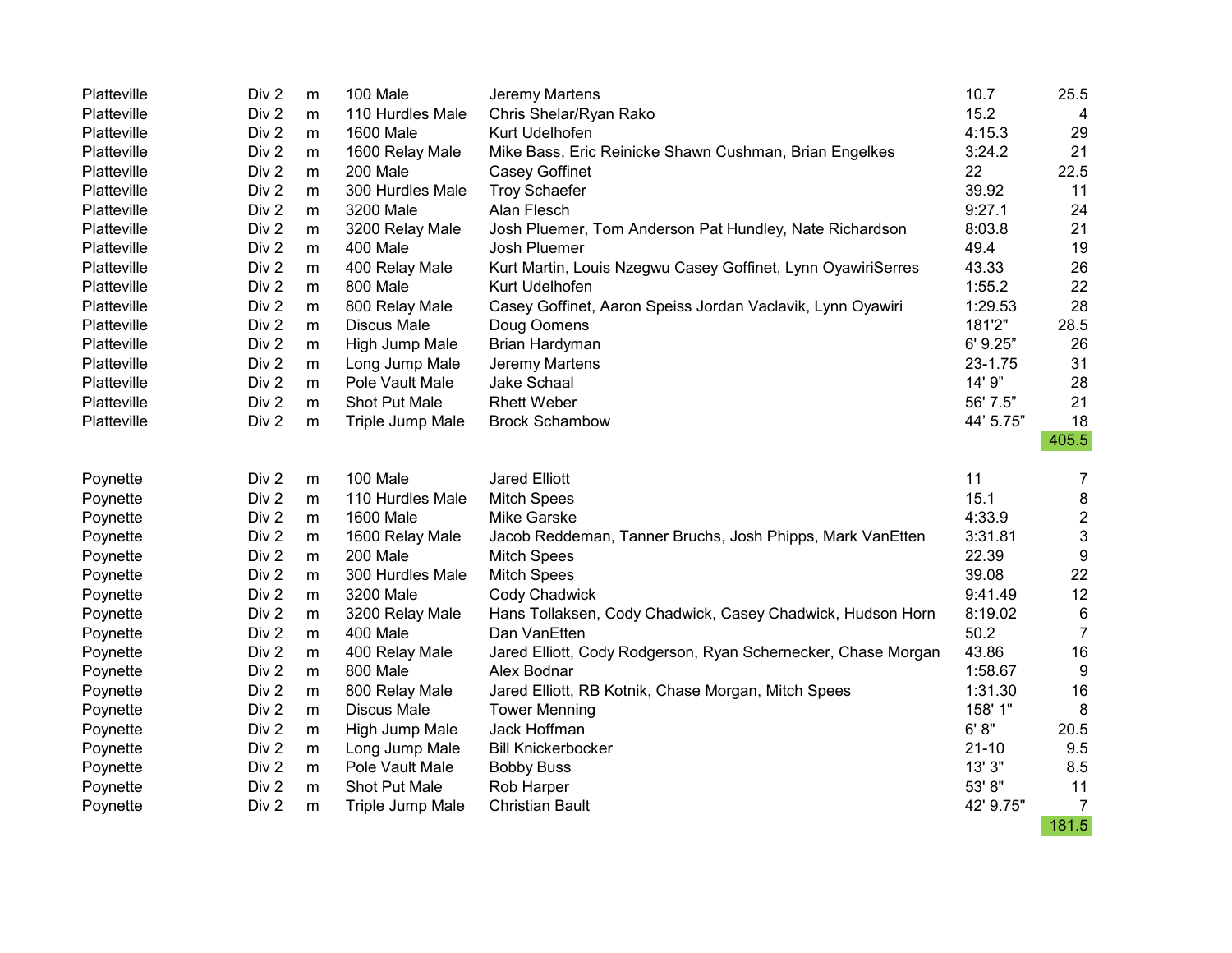| Prescott                     | Div <sub>2</sub> | m | 100 Male           | Sam Smith                                                   | 11.14      | $\overline{2}$ |
|------------------------------|------------------|---|--------------------|-------------------------------------------------------------|------------|----------------|
| Prescott                     | Div 2            | m | 110 Hurdles Male   | <b>Mike Koller</b>                                          | 15         | 13             |
| Prescott                     | Div 2            | m | <b>1600 Male</b>   | Paul Lindgren                                               | 4:27.70    | 9              |
| Prescott                     | Div 2            | m | 1600 Relay Male    | Smith, Geiger, Ballosh, Hauenstein                          | 03:21.8    | 31             |
| Prescott                     | Div 2            | m | 200 Male           | Sam Smith                                                   | 22.51      | $\overline{4}$ |
| Prescott                     | Div 2            | m | 300 Hurdles Male   | <b>Rick Sands</b>                                           | 40.9       | 4.5            |
| Prescott                     | Div 2            | m | 3200 Male          | Jessop Keene                                                | 9:39.44    | 13             |
| Prescott                     | Div 2            | m | 3200 Relay Male    | Troy Urman, Zach Sobolewski, Cole Hauenstein, Matt Pechacek | 8:03.67    | 22             |
| Prescott                     | Div <sub>2</sub> | m | 400 Male           | Sam Smith                                                   | 49         | 27             |
| Prescott                     | Div 2            | m | 400 Relay Male     | Tim Arnes, Tim Lietha, Dan Thrun, Dan Lewis                 | 44.34      | $\overline{7}$ |
| Prescott                     | Div <sub>2</sub> | m | 800 Male           | Cole Hauenstein                                             | 1:54.05    | 28             |
| Prescott                     | Div 2            | m | 800 Relay Male     | Alex Brunner, Jack Geiger, Pat Ballosh, Sam Smith           | 1:32.60    | 5              |
| Prescott                     | Div 2            | m | Discus Male        | Paul Svien                                                  | 154'7"     | 3              |
| Prescott                     | Div <sub>2</sub> | m | High Jump Male     | Greg Kosin                                                  | 6'5''      | 6.5            |
| Prescott                     | Div <sub>2</sub> | m | Long Jump Male     | Erik Diley                                                  | $22 - 1$   | 14             |
| Prescott                     | Div 2            | m | Pole Vault Male    | Mike Kern                                                   | 12' 6''    | $\overline{2}$ |
| Prescott                     | Div 2            | m | Shot Put Male      | <b>Westy Bartsch</b>                                        | 52' 0.25"  | 3              |
| Prescott                     | Div 2            | m | Triple Jump Male   | <b>Erik Diley</b>                                           | 45' 8"     | 30             |
|                              |                  |   |                    |                                                             |            | 224            |
|                              |                  |   |                    |                                                             |            |                |
| Racine St. Catherine's Div 2 |                  | m | 100 Male           | <b>Mike Miller</b>                                          | 10.75      | 20             |
| Racine St. Catherine's Div 2 |                  | m | 110 Hurdles Male   | <b>Steve Piette</b>                                         | 15.1       | 8              |
| Racine St. Catherine's Div 2 |                  | m | 1600 Male          | <b>Mike Lawless</b>                                         | 4:12.0     | 30             |
| Racine St. Catherine's Div 2 |                  | m | 1600 Relay Male    | Drummond, Marsch, McHale, Westrich                          | 3:24.8     | 18             |
| Racine St. Catherine's Div 2 |                  | m | 200 Male           | Mike Miller                                                 | 21.77      | 29             |
| Racine St. Catherine's Div 2 |                  | m | 300 Hurdles Male   | <b>Gil Niesen</b>                                           | 41.4       | $\overline{2}$ |
| Racine St. Catherine's Div 2 |                  | m | 3200 Male          | <b>Chuck LeRose</b>                                         | 9:09.6     | 31             |
| Racine St. Catherine's Div 2 |                  | m | 3200 Relay Male    | Morris, Kinzer, Blommel, Mares                              | 8:08.4     | 19             |
| Racine St. Catherine's Div 2 |                  | m | 400 Male           | Jeff Urquhart                                               | 48.05      | 30             |
| Racine St. Catherine's Div 2 |                  | m | 400 Relay Male     | McGuire, Knuckles, Berg, McKinney                           | 44.1       | 14             |
| Racine St. Catherine's Div 2 |                  | m | 800 Male           | Jajuan Tyler                                                | 1:54.39    | 26             |
| Racine St. Catherine's Div 2 |                  | m | 800 Relay Male     | McGuire, Knuckles, Berg, McKinney                           | 1:31.6     | 11             |
| Racine St. Catherine's Div 2 |                  | m | <b>Discus Male</b> | Tom Mano                                                    | 157' 07"   | 5              |
| Racine St. Catherine's Div 2 |                  | m | High Jump Male     | Jimmi Benedict                                              | 6'7''      | 15.5           |
| Racine St. Catherine's Div 2 |                  | m | Long Jump Male     | Evan Schuster                                               | 22-4.75    | 19             |
| Racine St. Catherine's Div 2 |                  | m | Pole Vault Male    | Chris Gorman                                                | 12' 09.00" | 4              |
| Racine St. Catherine's Div 2 |                  | m | Shot Put Male      | Max Krejcha                                                 | 55' 06.00" | 18             |
| Racine St. Catherine's Div 2 |                  | m | Triple Jump Male   | <b>Rodney Perry</b>                                         | 47' 07.00" | 33             |
|                              |                  |   |                    |                                                             |            | 332.5          |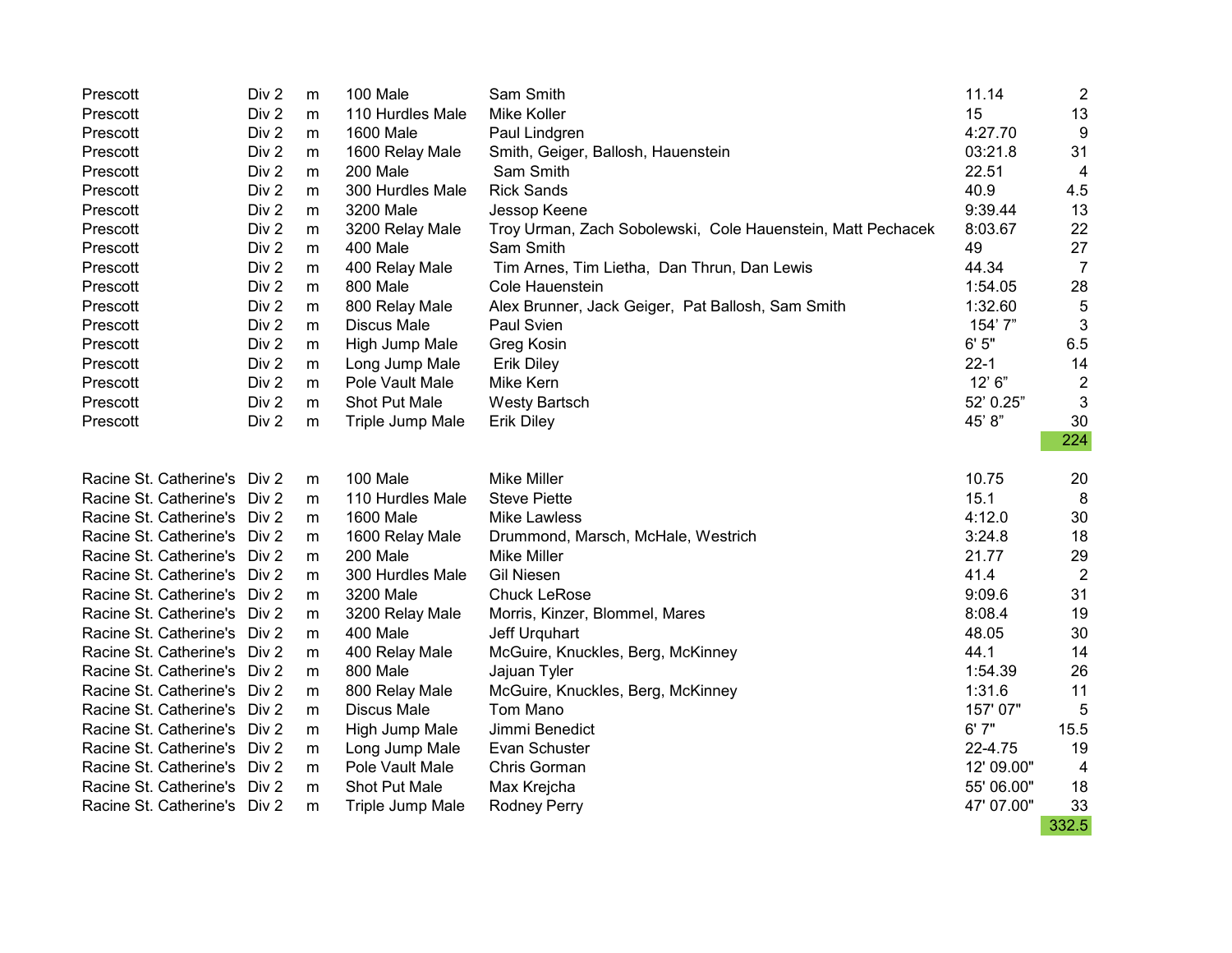| <b>Rice Lake</b> | Div 2 | m         | 100 Male           | Kenny Bednarek                                                            | 10.42      | 33          |
|------------------|-------|-----------|--------------------|---------------------------------------------------------------------------|------------|-------------|
| <b>Rice Lake</b> | Div 2 | m         | 110 Hurdles Male   | Phil Roux                                                                 | 14.83      | 16          |
| <b>Rice Lake</b> | Div 2 | m         | <b>1600 Male</b>   | <b>Brett Krann</b>                                                        | 4:19.57    | 22          |
| <b>Rice Lake</b> | Div 2 | m         | 1600 Relay Male    | Marquez Clerveaux, Ben Crotteau, Kenny Bednarek, & Deairus Clerve 3:19.88 |            | 32          |
| <b>Rice Lake</b> | Div 2 | m         | 200 Male           | Kenny Bednarek                                                            | 20.43      | 33          |
| <b>Rice Lake</b> | Div 2 | m         | 300 Hurdles Male   | <b>Colton Robach</b>                                                      | 39.62      | 17          |
| <b>Rice Lake</b> | Div 2 | m         | 3200 Male          | <b>Brett Krann</b>                                                        | 9:44.35    | 10          |
| <b>Rice Lake</b> | Div 2 | m         | 3200 Relay Male    | Seth Gilbert, Michael Lindau, Eric Western, & Caleb Weber                 | 8:11.05    | 14          |
| <b>Rice Lake</b> | Div 2 | m         | 400 Male           | Kenny Bednarek                                                            | 46.19      | 33          |
| <b>Rice Lake</b> | Div 2 | m         | 400 Relay Male     | Dawson Stroik, Deairus Clerveaux, Zach Widdes, & Marquez Clervea 42.64    |            | 32.5        |
| <b>Rice Lake</b> | Div 2 | m         | 800 Male           | <b>Brett Krann</b>                                                        | 1:58.06    | 10          |
| <b>Rice Lake</b> | Div 2 | m         | 800 Relay Male     | Marquez Clerveaux, John Kohler, Brandon Sutton, & Kenny Bednarek 1:29.33  |            | 29          |
| <b>Rice Lake</b> | Div 2 | ${\sf m}$ | <b>Discus Male</b> | <b>Scott Harms</b>                                                        | 169' 03"   | 17          |
| <b>Rice Lake</b> | Div 2 | m         | High Jump Male     | <b>Wally Ellenson</b>                                                     | 7'1"       | 32.5        |
| <b>Rice Lake</b> | Div 2 | m         | Long Jump Male     | <b>Wally Ellenson</b>                                                     | $22 - 6.5$ | 21          |
| <b>Rice Lake</b> | Div 2 | m         | Pole Vault Male    | Malachi Romportl                                                          | 14' 3.75"  | 25          |
| <b>Rice Lake</b> | Div 2 | m         | Shot Put Male      | Adam Strouf                                                               | 58' 11.25" | 25          |
| <b>Rice Lake</b> | Div 2 | ${\sf m}$ | Triple Jump Male   | <b>Wally Ellenson</b>                                                     | 44' 2"     | 16          |
|                  |       |           |                    |                                                                           |            | 418         |
| Ripon            | Div 2 | m         | 100 Male           | <b>Isaac Minor</b>                                                        | 11.02      | 4           |
| Ripon            | Div 2 | m         | 110 Hurdles Male   | Peter Schroeder                                                           | 14.7       | 20.5        |
| Ripon            | Div 2 | m         | 1600 Male          | Mark Jorgenson                                                            | 4:25.1     | 15          |
| Ripon            | Div 2 | m         | 1600 Relay Male    | E. Long, P. Vander Galien, E. Nelsen, J. Vander Galien                    | 3:23.18    | 25          |
| Ripon            | Div 2 | m         | 200 Male           | Evan Long                                                                 | 21.98      | 24          |
| Ripon            | Div 2 | m         | 300 Hurdles Male   | Jason Walsh                                                               | 39.6       | 18          |
| Ripon            | Div 2 | ${\sf m}$ | 3200 Male          | Chris Stein                                                               | 9:36.77    | 17          |
| Ripon            | Div 2 | m         | 3200 Relay Male    | N. Borgardt, Q. Duffy, R. Gatzke, N. Rindo                                | 8:09.56    | 17          |
| Ripon            | Div 2 | m         | 400 Male           | Ryan Weir                                                                 | 48.37      | 28          |
| Ripon            | Div 2 | m         | 400 Relay Male     | J. Pimental, I. Minor, D. Bell, J. Bell                                   | 43.09      | 29          |
| Ripon            | Div 2 | m         | 800 Male           | Ryan Weir                                                                 | 1:55.09    | 24          |
| Ripon            | Div 2 | m         | 800 Relay Male     | J. Beltran, N. Heinz, C. Hahn, J. Elliott                                 | 1:30.34    | 22          |
| Ripon            | Div 2 | m         | <b>Discus Male</b> | Aaron Studt                                                               | 185' 1"    | 31          |
| Ripon            | Div 2 | m         | High Jump Male     | <b>Bob Sather</b>                                                         | 6' 10"     | 29          |
| Ripon            |       |           |                    |                                                                           |            | 17          |
|                  | Div 2 | m         | Long Jump Male     | John Pimental                                                             | $22 - 4$   |             |
| Ripon            | Div 2 | m         | Pole Vault Male    | <b>Hunter Cook</b>                                                        | 13' 9"     | 17          |
| Ripon            | Div 2 | m         | Shot Put Male      | Aaron Studt                                                               | 65' 4.5"   | 33          |
| Ripon            | Div 2 | m         | Triple Jump Male   | <b>Isaac Minor</b>                                                        | 45' 4.25"  | 27<br>397.5 |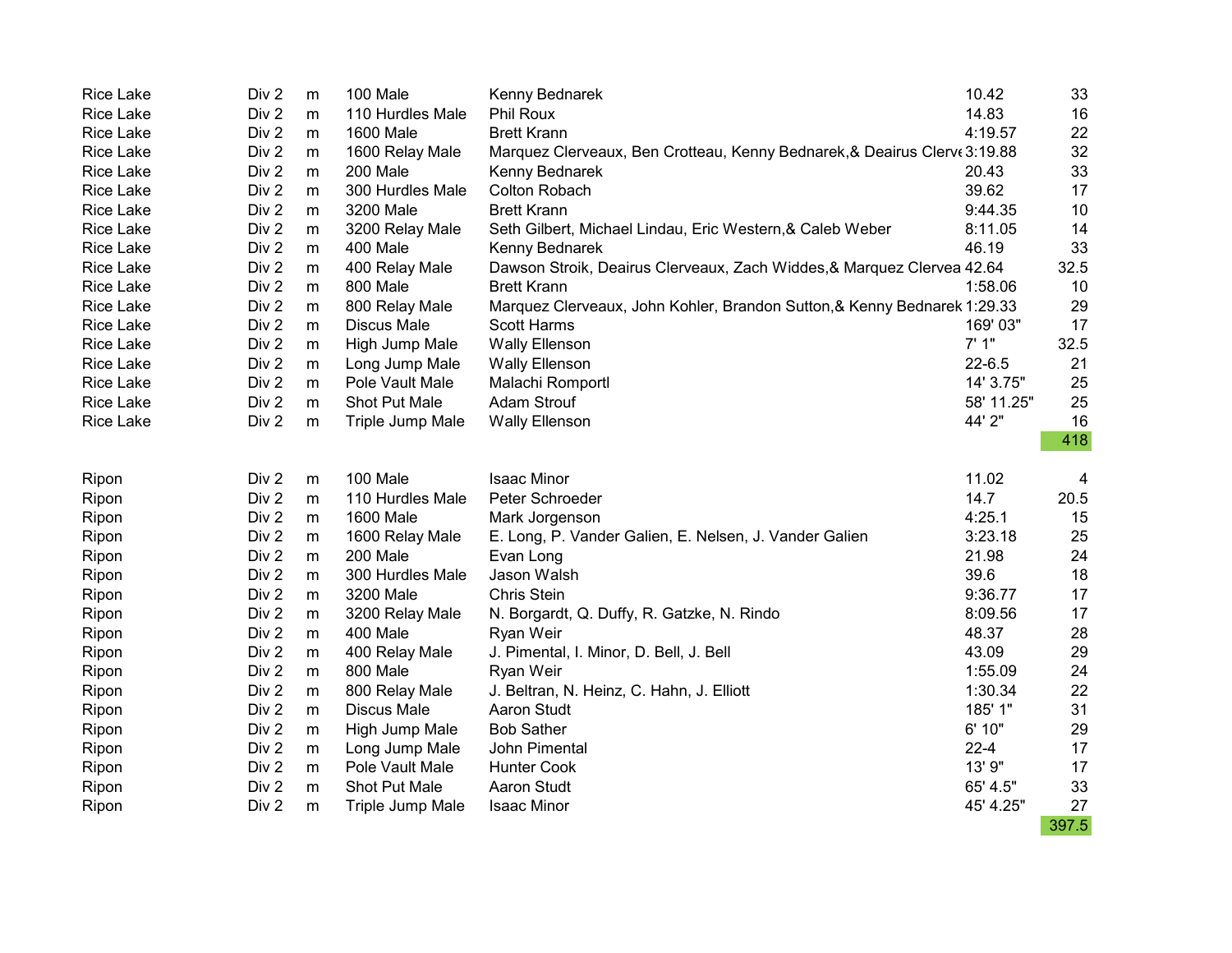| <b>Saint Croix Falls</b> | Div <sub>2</sub> | m         | 100 Male           | Jace Marek                                                     | 11.12     | 3                |
|--------------------------|------------------|-----------|--------------------|----------------------------------------------------------------|-----------|------------------|
| Saint Croix Falls        | Div 2            | m         | 110 Hurdles Male   | Jon Boyken                                                     | 15        | 13               |
| Saint Croix Falls        | Div 2            | m         | <b>1600 Male</b>   | Henry Klein                                                    | 4:24.88   | 16               |
| Saint Croix Falls        | Div 2            | m         | 1600 Relay Male    | Steven Stoeklen, Dietrich Scharfenberg, M. Hoefs, S. Tebben    | 3:29.73   | 4                |
| Saint Croix Falls        | Div 2            | m         | 200 Male           | Jon Boyken                                                     | 22.7      | $\boldsymbol{2}$ |
| Saint Croix Falls        | Div 2            | m         | 300 Hurdles Male   | Jon Boyken                                                     | 39.58     | 19               |
| Saint Croix Falls        | Div 2            | m         | 3200 Male          | <b>Tom Morris</b>                                              | 9:44.29   | 11               |
| Saint Croix Falls        | Div 2            | m         | 3200 Relay Male    | Chris Eisen, Henry Klein, Ryan Nussbaum, Alex Frey             | 8:21.24   | 5                |
| Saint Croix Falls        | Div 2            | m         | 400 Male           | Les Dietmeier                                                  | 49.75     | 13               |
| Saint Croix Falls        | Div 2            | m         | 400 Relay Male     | Marshall Dillman, Shane Swanson, Garrett Radinzel, Jace Marek  | 43.9      | 15               |
| Saint Croix Falls        | Div 2            | m         | 800 Male           | Henry Klein                                                    | 1:56.96   | 15               |
| Saint Croix Falls        | Div 2            | m         | 800 Relay Male     | Logan Ross, Spencer Steek, McKinley Erickson, and Anthony Will | 1:32.78   | 4                |
| Saint Croix Falls        | Div 2            | m         | Discus Male        | Ryan Larson                                                    | 163' 1"   | 12               |
| Saint Croix Falls        | Div 2            | m         | High Jump Male     | Mark Bjorkland                                                 | 6'3''     | $\overline{2}$   |
| Saint Croix Falls        | Div 2            | m         | Long Jump Male     | Jace Marek                                                     | $22 - 75$ | 13               |
| Saint Croix Falls        | Div 2            | m         | Pole Vault Male    | Tyler Henk/Ryan Peltz                                          | 13' 9"    | 17               |
| Saint Croix Falls        | Div 2            | m         | Shot Put Male      | <b>Tory Greenquist</b>                                         | 53' 4"    | 7.5              |
| Saint Croix Falls        | Div 2            | m         | Triple Jump Male   | Eric Chinander                                                 | 43' 11"   | 13               |
|                          |                  |           |                    |                                                                |           | 184.5            |
|                          |                  |           |                    |                                                                |           |                  |
| Sheboygan Falls          | Div 2            | m         | 100 Male           | <b>Matt Kimler</b>                                             | 11        | 7                |
| Sheboygan Falls          | Div 2            | m         | 110 Hurdles Male   | <b>Ryan Nett</b>                                               | 14.5      | 28               |
| Sheboygan Falls          | Div 2            | m         | 1600 Male          | <b>Clark Otte</b>                                              | 4:16.10   | 27               |
| Sheboygan Falls          | Div 2            | m         | 1600 Relay Male    | Eric Schueffner, Ryan McNulty, Larry Tershner, Aaron Schielke  | 3:24.77   | 19               |
| Sheboygan Falls          | Div 2            | ${\sf m}$ | 200 Male           | Aaron Schielke                                                 | 22.23     | 11.5             |
| Sheboygan Falls          | Div 2            | m         | 300 Hurdles Male   | <b>Ryan Nett</b>                                               | 39.9      | 12               |
| Sheboygan Falls          | Div 2            | m         | 3200 Male          | <b>Clark Otte</b>                                              | 9:17.44   | 29               |
| Sheboygan Falls          | Div 2            | m         | 3200 Relay Male    | Reese Mersberger, Edward Eigenberger, Max Fischer, Andrew Koll | 8:14.60   | 11               |
| Sheboygan Falls          | Div 2            | m         | 400 Male           | Aaron Schielke                                                 | 49.9      | 11               |
| Sheboygan Falls          | Div 2            | m         | 400 Relay Male     | Dayton Behnke, Chris Schmitz, Eric Schueffner, Larry Tershner  | 44.19     | 13               |
| Sheboygan Falls          | Div 2            | m         | 800 Male           | <b>Andrew Koll</b>                                             | 1:56.85   | 17               |
| Sheboygan Falls          | Div 2            | m         | 800 Relay Male     | Matt Kimmler, Matt Buehler, Noah Salata, Ryan Nett             | 1:30.90   | 18               |
| Sheboygan Falls          | Div 2            | m         | <b>Discus Male</b> | Nathan Garczynski                                              | 178'7"    | 22               |
| Sheboygan Falls          | Div 2            | m         | High Jump Male     | <b>Tony Bretall</b>                                            | 6'7''     | 15.5             |
| Sheboygan Falls          | Div 2            | m         | Long Jump Male     | LaVerne Leach                                                  | $21 - 6$  | 4                |
| Sheboygan Falls          | Div 2            | m         | Pole Vault Male    | Tom Sohr                                                       | 13' 6"    | 12.5             |
| Sheboygan Falls          | Div 2            | m         | Shot Put Male      | Jeff Lorenz                                                    | 59' 1.25" | 26               |
| Sheboygan Falls          |                  |           |                    |                                                                |           |                  |
|                          | Div <sub>2</sub> | m         | Triple Jump Male   | <b>Matt Brown</b>                                              | 43' 7"    | 10<br>293.5      |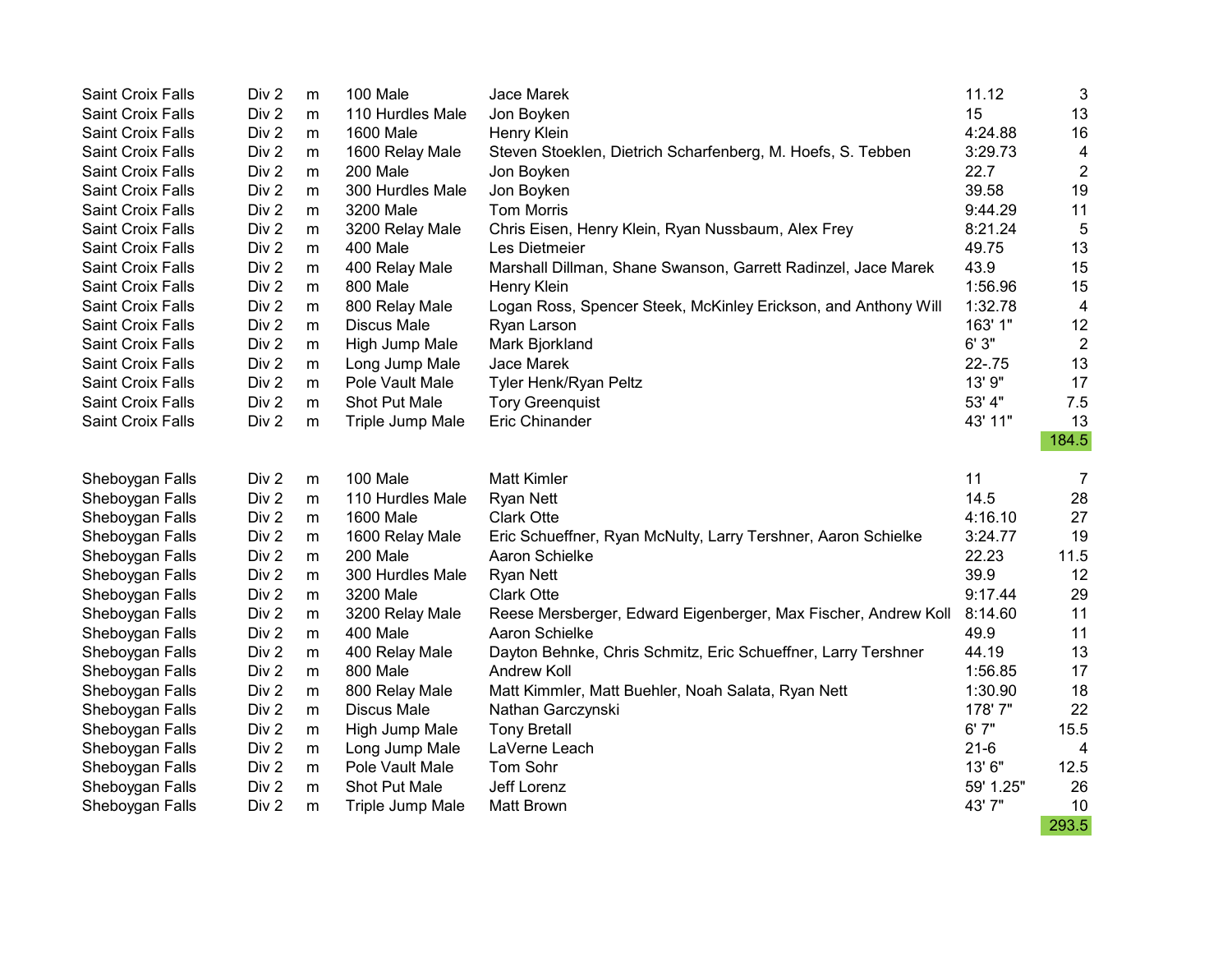| Stratford | Div <sub>2</sub> | m         | 100 Male           | <b>ELI TEMANSON</b>                                             | 11:01       | $\sqrt{5}$      |
|-----------|------------------|-----------|--------------------|-----------------------------------------------------------------|-------------|-----------------|
| Stratford | Div <sub>2</sub> | m         | 110 Hurdles Male   | <b>ANDREW ROCK</b>                                              | 14.74       | 19              |
| Stratford | Div 2            | m         | 1600 Male          | <b>STEVE ZOELLNER</b>                                           | 4:27.90     | $\overline{7}$  |
| Stratford | Div <sub>2</sub> | m         | 1600 Relay Male    | J HEEG, H HANNAN, C FLINK, T REDMAN                             | 3:27.17     | 11              |
| Stratford | Div <sub>2</sub> | m         | 200 Male           | <b>ANDREW ROCK</b>                                              | 21.54       | 31              |
| Stratford | Div 2            | m         | 300 Hurdles Male   | <b>ANDREW ROCK</b>                                              | 37.6        | 32              |
| Stratford | Div <sub>2</sub> | m         | 3200 Male          | <b>STEVE KLEMME</b>                                             | 9:57.20     | $\overline{4}$  |
| Stratford | Div <sub>2</sub> | m         | 3200 Relay Male    | I. PEIRCE, B LEICK, A. JICINSKY, S. KITCHNER                    | 8:14.29     | 12              |
| Stratford | Div <sub>2</sub> | m         | 400 Male           | <b>ANDREW ROCK</b>                                              | 50.24       | $6\phantom{1}6$ |
| Stratford | Div 2            | m         | 400 Relay Male     | C. OLSON, J LEONHARDT, B. FRODEL, D. JOSWIAK                    | 44.3        | 9               |
| Stratford | Div <sub>2</sub> | m         | 800 Male           | <b>TERRY JERKE</b>                                              | 1:57.00     | 14              |
| Stratford | Div 2            | m         | 800 Relay Male     | C. OLSON, J. LEONHARDT, K. BUBOLZ, D JOSWIAK                    | 1:31.53     | 13              |
| Stratford | Div 2            | m         | <b>Discus Male</b> | <b>MICHALSKI MICHALSKI</b>                                      | 165'8"      | 16              |
| Stratford | Div <sub>2</sub> | ${\sf m}$ | High Jump Male     | <b>MICHALSKI MICHALSKI</b>                                      | 6'9.5"      | 27              |
| Stratford | Div <sub>2</sub> | ${\sf m}$ | Long Jump Male     | <b>ANDREW ROCK</b>                                              | $22-6$      | 20              |
| Stratford | Div <sub>2</sub> | m         | Pole Vault Male    | Eli Temason                                                     | 14' 3"      | 23.5            |
| Stratford | Div <sub>2</sub> | m         | Shot Put Male      | <b>DAN SCHMIDT</b>                                              | 55' 7"      | 19              |
| Stratford | Div 2            | m         | Triple Jump Male   | PARKER HOFFMAN                                                  | 42' 5.75"   | 4               |
|           |                  |           |                    |                                                                 |             | 272.5           |
| Waupun    | Div 2            | m         | 100 Male           | Tim Jahnke                                                      | 10.7        | 25.5            |
| Waupun    | Div 2            | m         | 110 Hurdles Male   | Dave Heebner                                                    | 14.75       | 18              |
| Waupun    | Div <sub>2</sub> | m         | 1600 Male          | <b>Matt Kuik</b>                                                | 4:20.92     | 19              |
| Waupun    | Div 2            | m         | 1600 Relay Male    | Justin McLinn, Matt Ellcey, Ryan Gerritson, Cody Tincher        | 3:22.8      | 29              |
| Waupun    | Div <sub>2</sub> | m         | 200 Male           | Tim Jahnke                                                      | 22.1        | 19.5            |
| Waupun    | Div 2            | m         | 300 Hurdles Male   | Duane Weber                                                     | 39.3        | 20.5            |
| Waupun    | Div <sub>2</sub> | m         | 3200 Male          | <b>Kurt Miller</b>                                              | 9:33.4      | 19              |
| Waupun    | Div <sub>2</sub> | ${\sf m}$ | 3200 Relay Male    | Matt Kuik, Bailey Bille, Kyle Miller, Bryce Verheyen            | 8:11.21     | 13              |
| Waupun    | Div <sub>2</sub> | m         | 400 Male           | Cody Tincher                                                    | 49.59       | 17              |
| Waupun    | Div <sub>2</sub> | m         | 400 Relay Male     | Quintin Winterfeldt, Ben Fisher, Christian Acosta, Jalen Peters | 43.38       | 25              |
| Waupun    | Div <sub>2</sub> | m         | 800 Male           | Cory Smit                                                       | 1:55.70     | 20              |
| Waupun    | Div 2            | m         | 800 Relay Male     | Butch Carli, Cody Tincher, Matt Ellcey, Ryan Gerritson          | 1:30.28     | 23              |
| Waupun    | Div <sub>2</sub> | m         | <b>Discus Male</b> | <b>Brady Stockwell</b>                                          | 164' 10"    | 13              |
| Waupun    | Div 2            | m         | High Jump Male     | <b>Ben Fisher</b>                                               | 6' 8.5"     | 23              |
| Waupun    | Div 2            | m         | Long Jump Male     | Chad Elgersma                                                   | $21 - 7$    | 6.5             |
| Waupun    | Div <sub>2</sub> | m         | Pole Vault Male    | Jarrod Vis                                                      | 14' 3"      | 23.5            |
| Waupun    | Div 2            | m         | Shot Put Male      | Peter Merhalski                                                 | 56' 5"      | 20              |
| Waupun    | Div 2            | m         | Triple Jump Male   | Chad Elgersma                                                   | 43' 7' 1/2" | 11.5            |
|           |                  |           |                    |                                                                 |             |                 |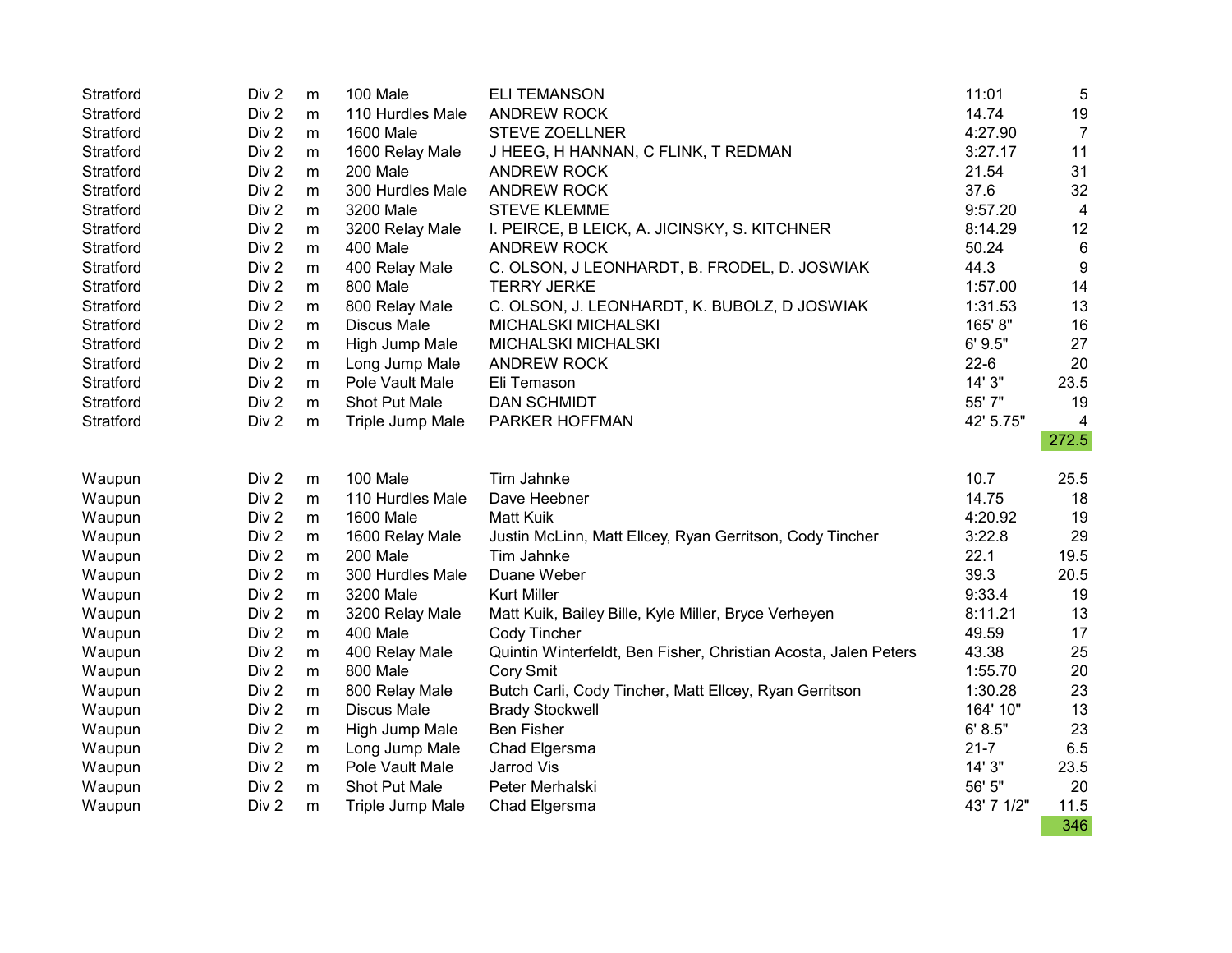| Whitewater                   | Div 2            | m         | 100 Male                          | <b>Brent Gnatzig/Steve Wegner</b>                                       | 10.84      | 15             |
|------------------------------|------------------|-----------|-----------------------------------|-------------------------------------------------------------------------|------------|----------------|
| Whitewater                   | Div 2            | m         | 110 Hurdles Male                  | Matt Bughman                                                            | 14.54      | 24             |
| Whitewater                   | Div 2            | m         | <b>1600 Male</b>                  | <b>Brett Harms</b>                                                      | 4:19.30    | 25             |
| Whitewater                   | Div 2            | m         | 1600 Relay Male                   | Dawson Miller, Tony Floyd, jacob Dennis-Oehling, Tony Bilderback        | 3:23.42    | 24             |
| Whitewater                   | Div 2            | m         | 200 Male                          | Larry Gnatzig                                                           | 22.04      | 21             |
| Whitewater                   | Div 2            | m         | 300 Hurdles Male                  | <b>Tony Floyd</b>                                                       | 38.8       | 26             |
| Whitewater                   | Div 2            | m         | 3200 Male                         | Ben Maas                                                                | 9:25.34    | 25             |
| Whitewater                   | Div <sub>2</sub> | m         | 3200 Relay Male                   | Morris Slocum, George Behrens, Mike Piper, Dan Bonk                     | 7:58.34    | 25.5           |
| Whitewater                   | Div <sub>2</sub> | m         | 400 Male                          | <b>Brent Gnatzig</b>                                                    | 49.04      | 26             |
| Whitewater                   | Div 2            | m         | 400 Relay Male                    | Juan Cuellar, Jack Mayer, Jared Clapper, Will Leibbrand                 | 43.22      | 28             |
| Whitewater                   | Div 2            | m         | 800 Male                          | David Sydow                                                             | 1:55.34    | 21             |
| Whitewater                   | Div 2            | m         | 800 Relay Male                    | Juan Cuellar, Jared Clapper, Jack Mayer, Will Leibbrand                 | 1:29.27    | 31             |
| Whitewater                   | Div 2            | m         | <b>Discus Male</b>                | <b>Loussaint Minett</b>                                                 | 178' 9"    | 23             |
| Whitewater                   | Div <sub>2</sub> | m         | High Jump Male                    | Ken Hoffman                                                             | 6' 10"     | 29             |
| Whitewater                   | Div <sub>2</sub> | m         | Long Jump Male                    | <b>Chad Simes</b>                                                       | 22-11.25   | 29             |
| Whitewater                   | Div 2            | m         | Pole Vault Male                   | Keagen Stonewerth                                                       | 14'        | 20.5           |
| Whitewater                   | Div 2            | m         | Shot Put Male                     | <b>Jack Mead</b>                                                        | 60' 1 1/2" | 29             |
| Whitewater                   | Div 2            | m         | Triple Jump Male                  | <b>Tony Bilderback</b>                                                  | 46' 4"     | 32             |
|                              |                  |           |                                   |                                                                         |            | 454            |
|                              |                  |           |                                   |                                                                         |            |                |
| Wisconsin Heights/Barr Div 2 |                  | m         | 100 Male                          | John Schroeder                                                          | 10.7       | 25.5           |
| Wisconsin Heights/Barr Div 2 |                  | m         | 110 Hurdles Male                  | Kevin Severson                                                          | 15.1       | 8              |
| Wisconsin Heights/Barr Div 2 |                  | m         | 1600 Male                         | <b>Ben Parish</b>                                                       | 4:27       | 12             |
| Wisconsin Heights/Barr Div 2 |                  | m         | 1600 Relay Male                   | Rory Cotter, Andy Yasick, Logan Brunner, Peder Ohlrogge                 | 3:25.07    | 17             |
| Wisconsin Heights/Barr Div 2 |                  | m         | 200 Male                          | Rickie Williams Jr                                                      | 22.46      | 5              |
| Wisconsin Heights/Barr Div 2 |                  | m         | 300 Hurdles Male                  | Kevin Severson                                                          | 40.8       | $\overline{7}$ |
| Wisconsin Heights/Barr Div 2 |                  | m         | 3200 Male                         | <b>Ben Parish</b>                                                       | 9:32.42    | 21             |
| Wisconsin Heights/Barr Div 2 |                  | m         | 3200 Relay Male                   | William Boutelle, Kody Fisher, Dylan Helmenstine, Brady Mautz           | 8:25.11    | 4              |
| Wisconsin Heights/Barr Div 2 |                  | m         | 400 Male                          | Dylan Helmenstine                                                       | 49.84      | 12             |
| Wisconsin Heights/Barr Div 2 |                  | m         | 400 Relay Male                    | Brent Gruber, Rob Doescher, Casey Behringer, Josh Runk                  | 44.73      | $\overline{4}$ |
| Wisconsin Heights/Barr Div 2 |                  | m         | 800 Male                          | <b>Andy Yasick</b>                                                      | 1:57.56    | 12             |
| Wisconsin Heights/Barr Div 2 |                  | m         | 800 Relay Male                    | Rickie Williams Jr, Camden Parman, Jonny Wesolowski, Dylan Helm 1:31.58 |            | 12             |
| Wisconsin Heights/Barr Div 2 |                  | m         | <b>Discus Male</b>                | Josh Kalsow                                                             | 155'9"     | $\overline{4}$ |
| Wisconsin Heights/Barr Div 2 |                  | m         | High Jump Male                    | Matt Wick                                                               | 6' 4"      | 4.5            |
| Wisconsin Heights/Barr Div 2 |                  |           |                                   | Rickie Williams Jr                                                      | 22-4.25    | 18             |
|                              |                  | m         |                                   |                                                                         |            |                |
| Wisconsin Heights/Barr Div 2 |                  | m         | Long Jump Male<br>Pole Vault Male | Reuben Borgen                                                           | 12'6"      | $\overline{2}$ |
| Wisconsin Heights/Barr Div 2 |                  | ${\sf m}$ | Shot Put Male                     | David Kalsow                                                            | 54'1.75"   | 14             |
| Wisconsin Heights/Barr Div 2 |                  | m         | Triple Jump Male                  | Camden Parman                                                           | 43'7.5"    | 11.5           |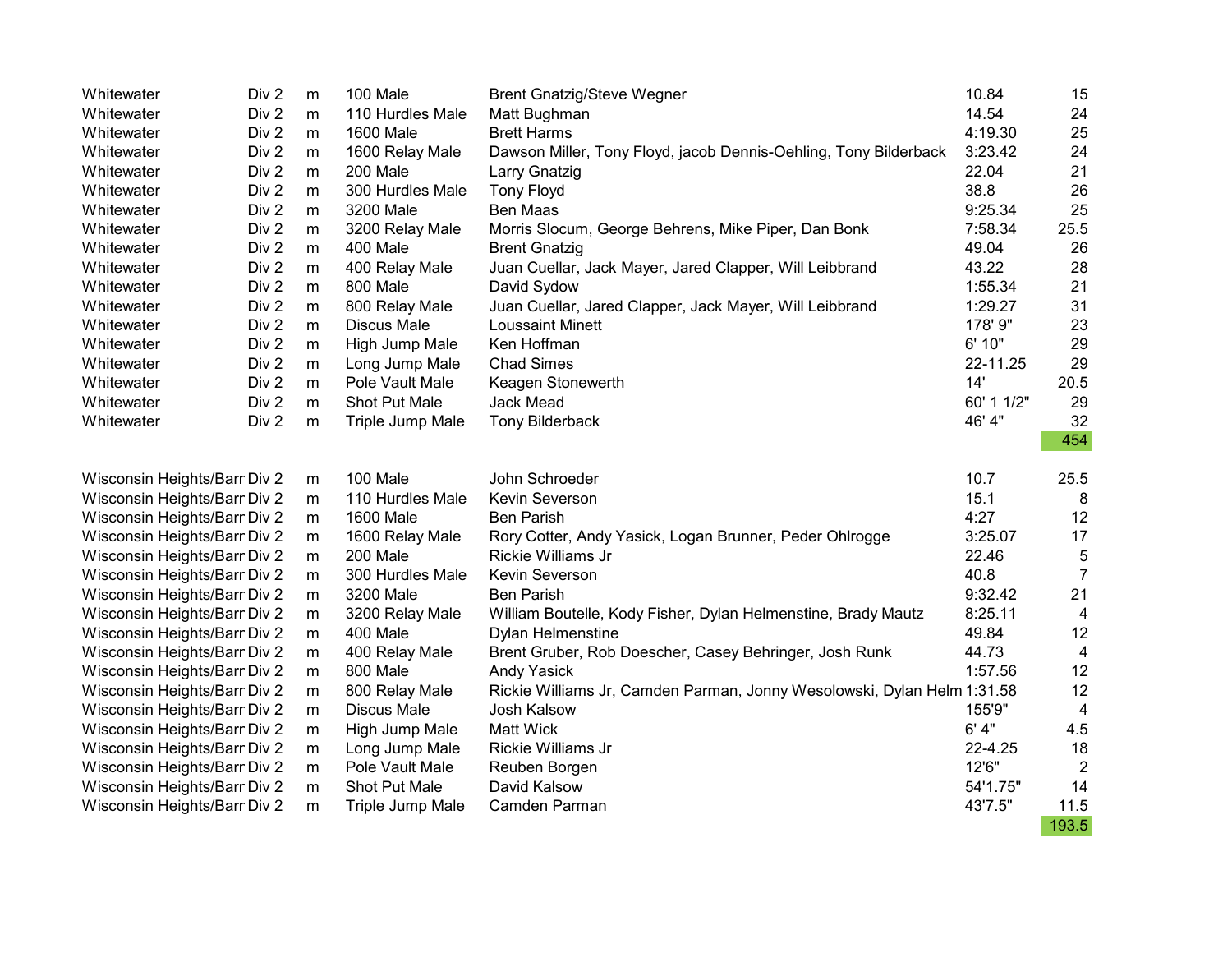| Wisconsin Lutheran | Div 2 | m | 100 Male             | Dan Kamin                                                     | 10.64       | 29    |
|--------------------|-------|---|----------------------|---------------------------------------------------------------|-------------|-------|
| Wisconsin Lutheran | Div 2 | m | 110 Hurdles Male     | Leif Van Grinsven                                             | 14.68       | 22    |
| Wisconsin Lutheran | Div 2 | m | 1600 Male            | Eric Brown II                                                 | 4:11.51     | 31    |
| Wisconsin Lutheran | Div 2 | m | 1600 Relay Male      | Jansen Van Grinsven, Kyler Lueck, Jacob Frey, Eric Brown II   | 3:23.00     | 28    |
| Wisconsin Lutheran | Div 2 | m | 200 Male             | Josh Kren                                                     | 21.88       | 26    |
| Wisconsin Lutheran | Div 2 | m | 300 Hurdles Male     | Andy Schulz                                                   | 38.94       | 24    |
| Wisconsin Lutheran | Div 2 | m | 3200 Male            | David Pede                                                    | 9:12.97     | 30    |
| Wisconsin Lutheran | Div 2 | m | 3200 Relay Male      | Joel Janik, Kyler Lueck, Brad Meyer, Eric Brown II            | 7:39.39     | 33    |
| Wisconsin Lutheran | Div 2 | m | 400 Male             | Rozelle Ezwards                                               | 49.26       | 22    |
| Wisconsin Lutheran | Div 2 | m | 400 Relay Male       | Sean Kennedy, Damon Campbell, Brandon Whiteside, Chris Echols | 42.65       | 31    |
| Wisconsin Lutheran | Div 2 | m | 800 Male             | Eric Brown II                                                 | 1:51.48     | 33    |
| Wisconsin Lutheran | Div 2 | m | 800 Relay Male       | Isiah Campbell, Max Krueger, Ken Daniels, Anton Bansemer      | 1:28.34     | 32    |
| Wisconsin Lutheran | Div 2 | m | Discus Male          | Adler Peterson                                                | 171'2"      | 18    |
| Wisconsin Lutheran | Div 2 | m | High Jump Male       | Andy Schulz                                                   | 6' 8''      | 20.5  |
| Wisconsin Lutheran | Div 2 | m | Long Jump Male       | <b>Andy Schulz</b>                                            | $23 - 5.25$ | 33    |
| Wisconsin Lutheran | Div 2 | m | Pole Vault Male      | Christian Lucchesi                                            | 15' 4"      | 31    |
| Wisconsin Lutheran | Div 2 | m | <b>Shot Put Male</b> | Jake Fritz                                                    | 60' 00.25"  | 28    |
| Wisconsin Lutheran | Div 2 | m | Triple Jump Male     | Sid Blake                                                     | 45' 3.75"   | 25    |
|                    |       |   |                      |                                                               |             | 496.5 |